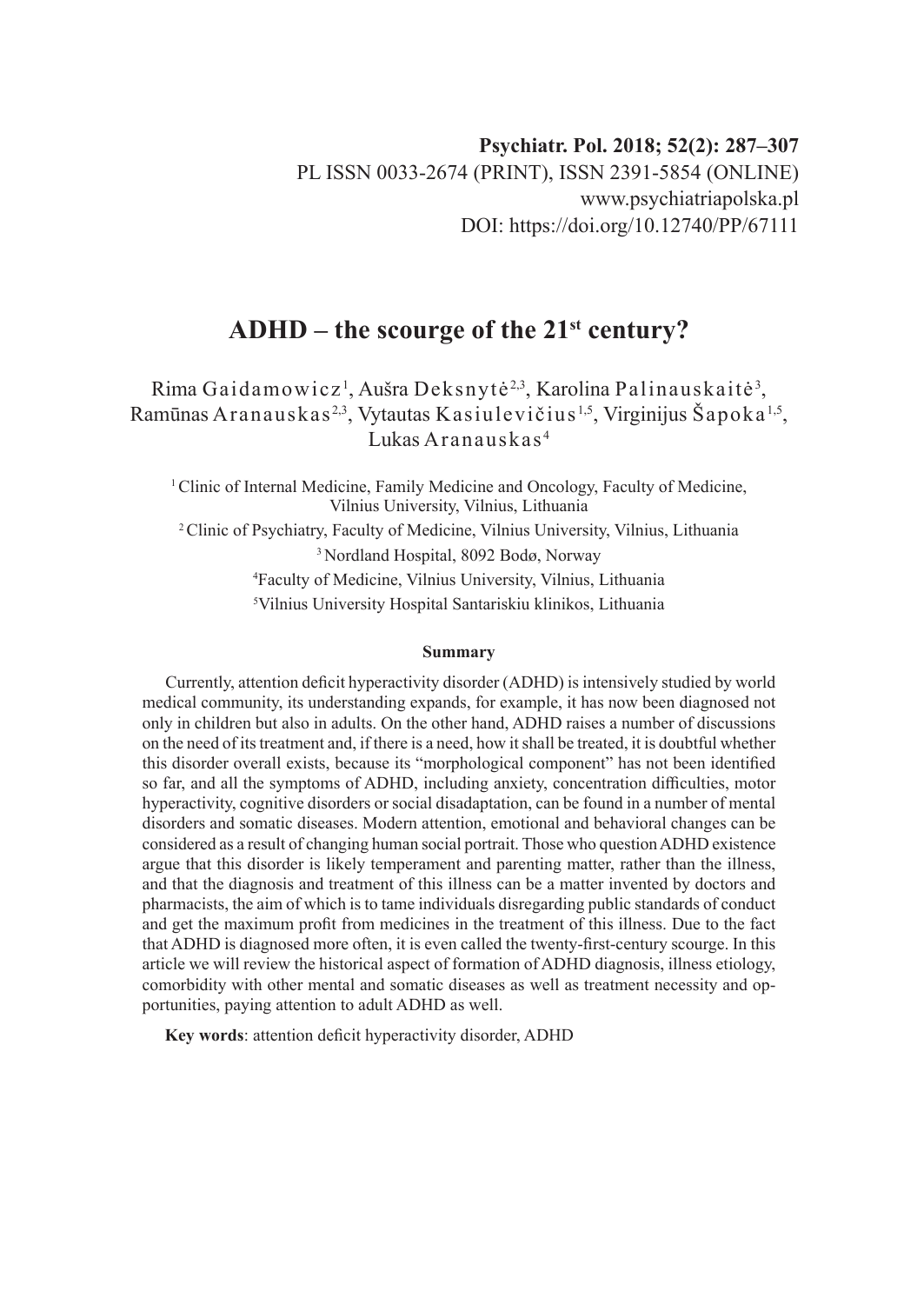#### **Introduction**

ADHD – the four-letter acronym is now well known to many people regardless of how the full name of this disorder sounds in different world languages. Currently, attention-deficit/hyperactivity disorder (ADHD) is intensively studied by world medical community [1], its understanding expands, for example, it has now been diagnosed not only in children but also in adults [2, 3]. On the other hand, ADHD raises a number of discussions on the need of its treatment and, if there is a need, how it should be treated; it is doubtful whether this disorder actually exists, because its morphological basis has not been identified so far, and all the symptoms of ADHD, including anxiety, concentration difficulties, motor hyperactivity, cognitive disorders or social disadaptation can be found in a number of mental disorders and somatic diseases [4, 5]. Skeptics argue that diagnostic criteria of the illness include a variation of behavior norm in childhood, which can be observed even in healthy individuals. In addition, due to rapidly developing technology, computers, the Internet, mobile phones, etc. in the last 20–30 years, interpersonal communication and the way of spending time changed dramaticly, new social requirements occurred, human activity and attention allocation had to change, while brain activity could not change so quickly, which might cause relevant functional disorders which usually might suggest mental illness [6].

Modern attention, emotional and behavioral changes can be considered as a result of changing human social portrait. Especially sharp debates arise from ADHD diagnosis in adults. The arguments which cast doubt on ADHD diagnosis (about 90 percent) in adults are: high comorbidity with other mental disorders and illnesses, certain diagnostic criteria imperfection, adult ADHD diagnosis in individuals who have not been diagnosed with this illness in childhood [6]. Those who question ADHD existence argue that this disorder is likely temperament and parenting matter, rather than the illness, and that the diagnosis and treatment of this illness can be a matter invented by doctors and pharmacists, the aim of which is to tame individuals disregarding public standards of conduct and get the maximum profit from medicines in the treatment of this illness [7]. There are also publications on the fact that ADHD is overdiagnosed in recent years, and in addition consumption of psychostimulants is growing dramatically [7]. Meanwhile, the proponents of diagnosis of ADHD argue that early diagnosis of ADHD and its treatment in childhood may protect against more severe and chronic course of the illness in adulthood [8, 9]. Due to the fact that ADHD is diagnosed more often, it is even called the twenty-first-century scourge..

In this article we will review the historical aspect of formation of ADHD diagnosis, illness etiology, comorbidity with other mental illnesses and somatic diseases as well as treatment necessity and opportunities, paying attention to adult ADHD as well.

## The history is very short

In the literature, restless and undisciplined children have been described since the ancient times, but in the scientific and medical context these children started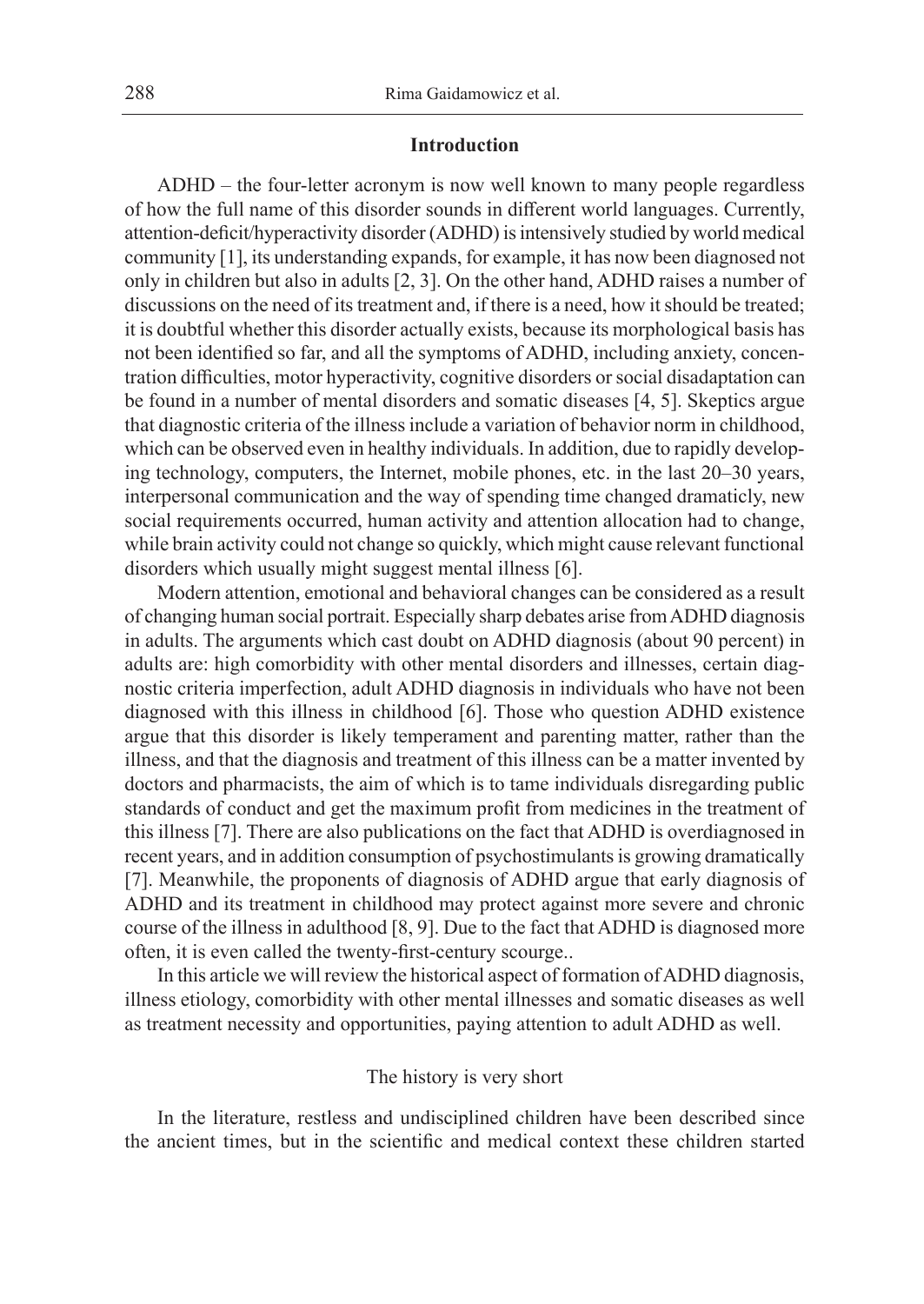to be mentioned only since the end of the  $18<sup>th</sup>$  century. Therefore, ADHD history is relatively short when comparing it with other mental disorders. Doctors in their clinical practice beheld restless children, who would simply "terrorize" surrounding people with their behavior. It was then speculated that such behavior could be caused by brain dysfunction which displayed after certain events or under the influence of external circumstances. In 1775, German physician Melchior Adam Weikard [10] described attention and activity changes in his book, and in 1798, Scottish doctor Sir Alexander Crichton described the state that was called "mental restlessness" in the chapter *Attention* of his textbook. Both Weikard and Crichton similarly described the main features of this disorder – attention disorder, restlessness and early onset, and pointed out that this disorder determines the quality of learning [11]. In 1902, British pediatrician George Frederick Still issued several medical articles where he described the children's behavioral disorders. He was the first who raised the hypothesis that this disorder was likely to be determined by genetic factors [12].

After encephalitis (encephalitis lethargica), also known as Economo's disease and the flu epidemic in 1917 and 1918, it was noticed that behavioral disorders called "post-encephalitic behavioral disorder" were evidenced in many children who survived the disease, while in the adults who suffered from the same disease, parkinsonism – rigidity and tremors, restlessness and akathisia, which are typical signs of damage to the base ganglia – was displayed more often. Therefore, a hypothesis that post-encephalitic behavioral disorders in children were determined by brain pathology was raised, and this disorder was called "minimal brain damage". This disorder was manifested by impulsive behavior, emotional lability and tendency to get distracted, and was called by the society "a disease that creates criminals". Subsequent studies showed that there were children who had no history of encephalitis, but had similar behavioral disorders. In 1962, on the initiative of Oxford children neurology specialists, "minimal brain damage" was renamed to "minimal brain dysfunction" (MBD), emphasizing that there were no structural damages to the brain [12]. Since the middle of the 20<sup>th</sup> century, this disorder took on a name more similar to the modern one: the terms "Hyperkinetic behavior Syndrome in Children" and "Hyperkinetic Impulse Disorder" were used.

For the first time the adult patients with ADHD symptoms were mentioned in the same book by German doctor Melchior Adam Weikard in 1775. However, for a long time only children were mentioned by scientists discussing hyperkinetic disorders. It was thought that they would "grow out" of that. The interest in adult ADHD was shown only since 1960, after the occurrence of the first research and articles about it. More extensive monitoring and examination of children with ADHD revealed that their parents often also have this disorder, so the idea of existence of ADHD in adults naturally began to rise as well.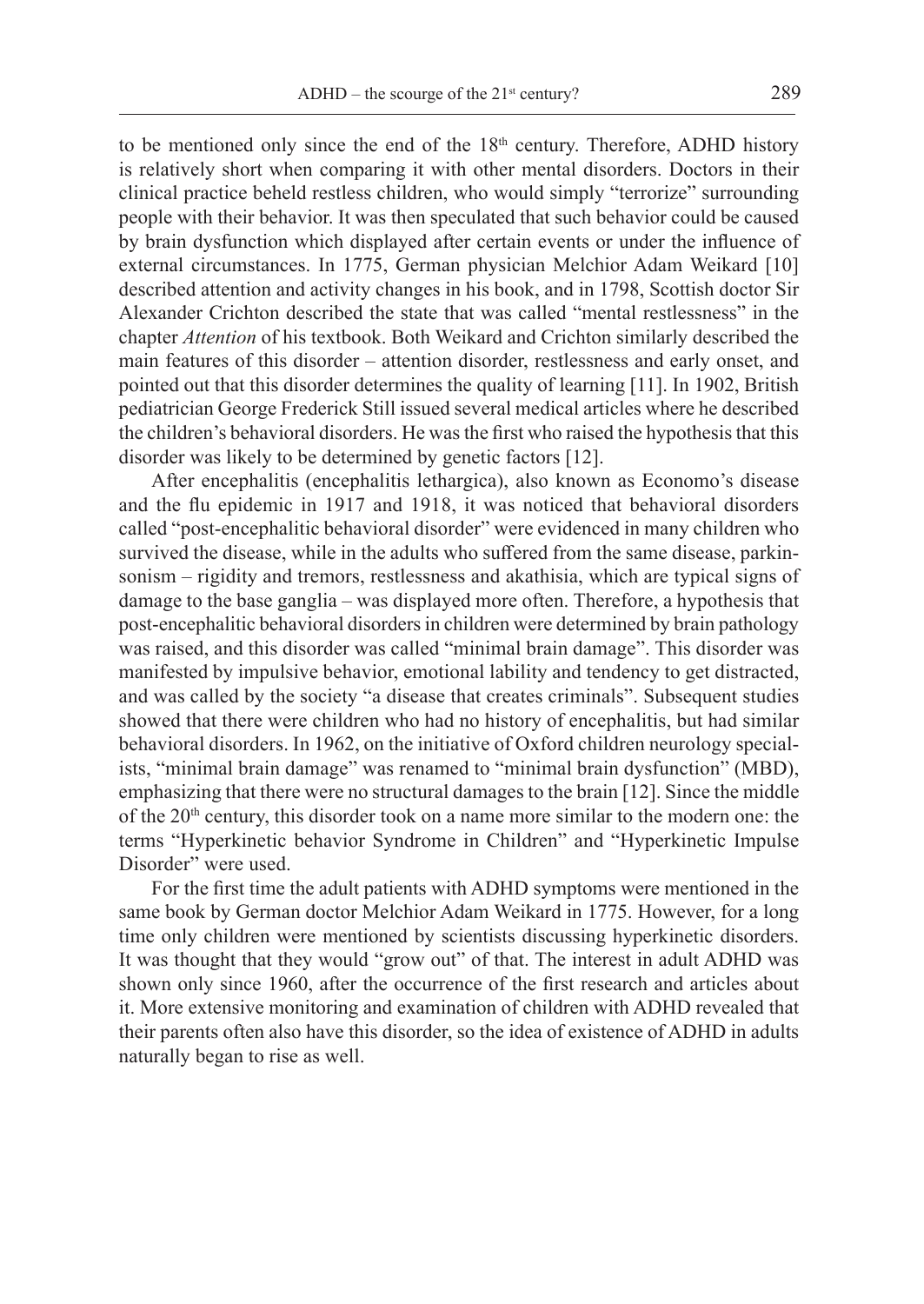## **ADHD prevalence**

According to various sources, ADHD prevalence ranges from 3 to 10% among school-age children and 4–5% among adults [13–15]. Meyers et al. [14] indicate that in as much as 50–80% of children who were diagnosed with ADHD, the consequences of this disorder were also present later. The geographical position has almost no influence on ADHD prevalence. The fluctuations of such prevalence are more associated with the subtleties of methodological research characteristics [16]. ADHD prevalence reaches 4–5% in children and about 2% in adults in the countries where the ICD-10 is used. When the DSM-5 diagnostic criteria are applied, the prevalence is twofold higher [16]. In boys, this disorder is diagnosed 4–5 times more often than in girls, and this is associated with genetic and hormonal differences between genders [17]. Biederman et al., in their article, indicate that boys are more sensitive to impact of certain environmental risk factors than girls [18].

Fulton et al., skeptics of ADHD diagnosis, performed a research in the USA the aim of which was to examine the frequency of the diagnosis of this disorder and prescription of medicine in individual states. The research results showed that in some regions of the country the morbidity of ADHD is much higher (the odds ratio was calculated in the research, which ranged from the lowest in Vermont ( $OR = 0.62$ ), Colorado (OR =  $0.65$ ) and North Dakota (OR =  $0.70$ ) up to the highest in Maryland  $(OR = 1.41)$  and Alabama  $(OR = 1.37)$ , however, the authors suggested that it is associated with overdiagnosis of the disorder, which is associated with the marketing of pharmaceutical companies addressed to physicians and general society in those states where the frequency of ADHD diagnosis was the highest [7].

#### **ADHD etiological factors**

This disorder is a result of coexistence of various causes – genetic, biological, psychological, socio-cultural, etc. [19].

## Genetic factors

Research on families, twins and adopted children shows that ADHD is a hereditary disorder, and genetic component increases the risk of this its occurrence [20]. Using specific methods of genome scanning, the changes in 5p13, 6q, 7p, 9q, 11q, 12q, and 17p chromosomes were determined [4]. Todd and Neuman (2007) [21] claim that in 30% of men who had been diagnosed with ADHD in childhood, ADHD symptoms were still observed in adulthood, which suggests that it is a genetically inherited disorder. Although the studies show that ADHD may be conditioned by specific gene mutation, there is still a lack of detailed research related to which genetic changes determine the emergence of the disorder [22, 23]. Currently, there is an opinion that large-scale international research on detection of specific genes, their combinations and alleles possibly responsible for the predisposition to ADHD, as well as cooperation of scientists from various countries are necessary [24].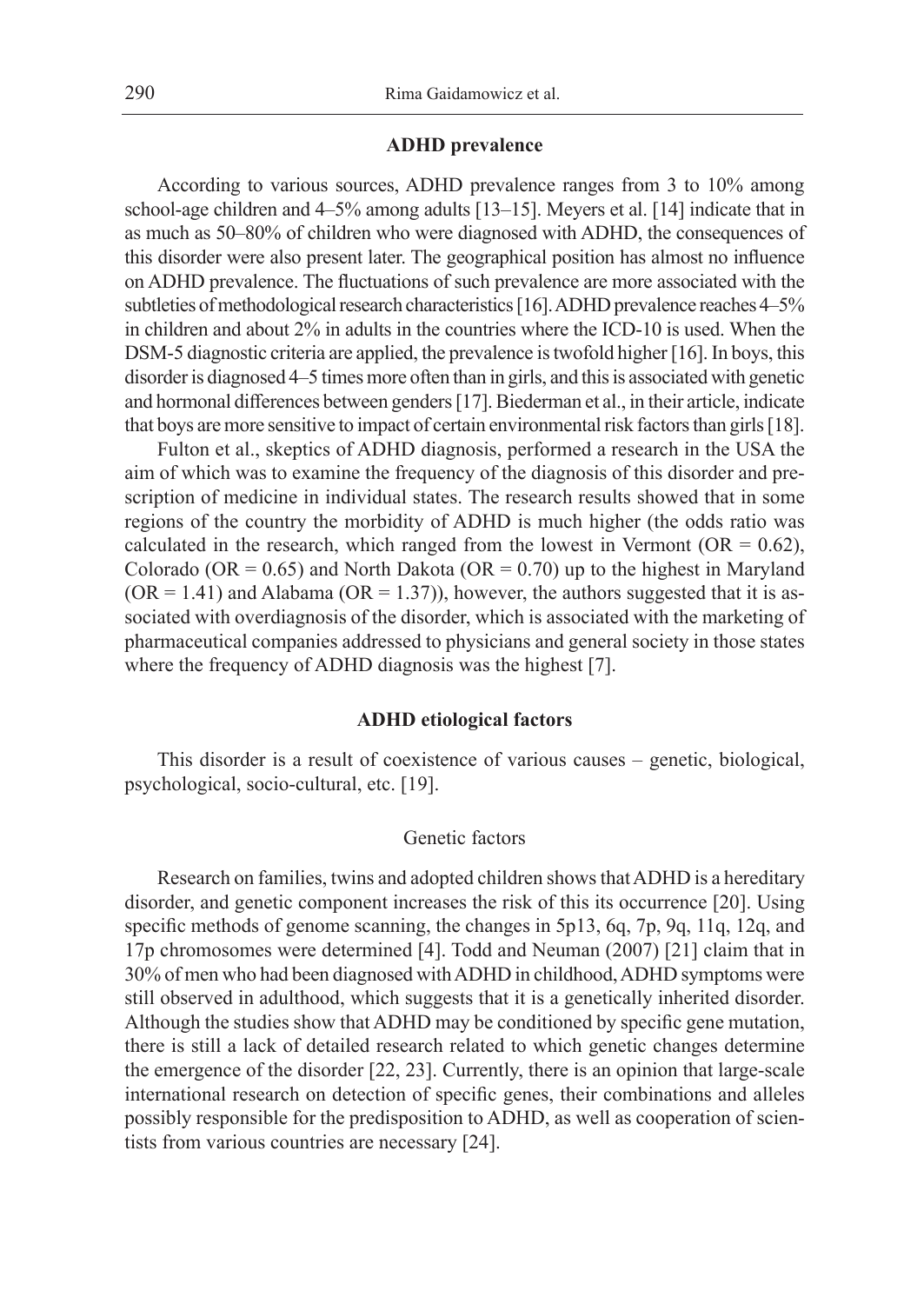## Pregnancy and early development of a child

Barkley and Murphy (2006) claim that brain dysfunctions occurring in early childhood due to pregnancy or childbirth pathology (preterm delivery, inadequate or incorrect mother's nutrition, use of medication, alcohol, drugs, smoking, difficult delivery) have implications for the occurrence of ADHD [25]. Frodl et al. (2010) agree that the following factors increase the risk of ADHD occurrence: smoking during pregnancy is characteristic of hyperactive children's mothers; there is a higher chance for heavy smoking pregnant women for having a hyperactive child [26]. However, Langely et al. (2012) argues that smoking and alcohol consumption may influence hyperactivity, but does not determine it [27].

Increase in alcohol consumption, anti-social behavior and frequent hysteria are noticed among the parents of children with ADHD [28]. In families of patients with ADHD, drug addiction cases are also more common [29]. Here one of the most important questions arises: to what extent is ADHD development determined by genetic factors, and to what extent is it determined by the factors of the environment in which a hyperactive child is born, which, in turn also affect the child's genetic profile? When the disorder occurs, it is often difficult or even impossible to distinguish whether the changes found in genome are accidental or are determined by harmful environmental factors (pollution, inadequate food, preservatives, pesticides, etc.). Hyperactive children are more often born to mothers with ADHD, compared to healthy mothers, however, these more often have inappropriate lifestyle (smoking, excessive drinking, using drugs, etc.). Therefore, such yet unborn baby can not only get a set of disorder predisposing genes from the mother, but also can be influenced by unsuitable environment, which in turn also influences the genes.

#### Neurobiological changes

There is a causal relationship between the neurobiological factors and ADHD [30]. A series of research works with the nuclear magnetic resonance imaging (MRI) in children with ADHD were carried out [31, 32]. MRI showed smaller caudate nucleus (Lat. *nucleus caudatus*) volume and abnormalities in frontal lobe area. The studies where the changes in the hippocampus and amygdala were investigated, showed an increased volume of the hippocampus, which negatively correlated with the clinical symptoms. No distinct changes in amygdala volume were observed, however, the surface analysis showed a reduced size on both sides over the lateral nuclei and basolateral complex. The interesting fact is that a reduced volume of the amygdala in the left hemisphere is observed in children with Tourette syndrome [33]. It was subsequently determined that there is a clear negative correlation between the amygdala volume and ADHD symptoms (amygdala volume is smaller when the accompanying symptoms of ADHD are more severe).

Only a few studies investigated structural abnormalities in the brain of the adults with ADHD. The study that investigated a group of eight adult patients with ADHD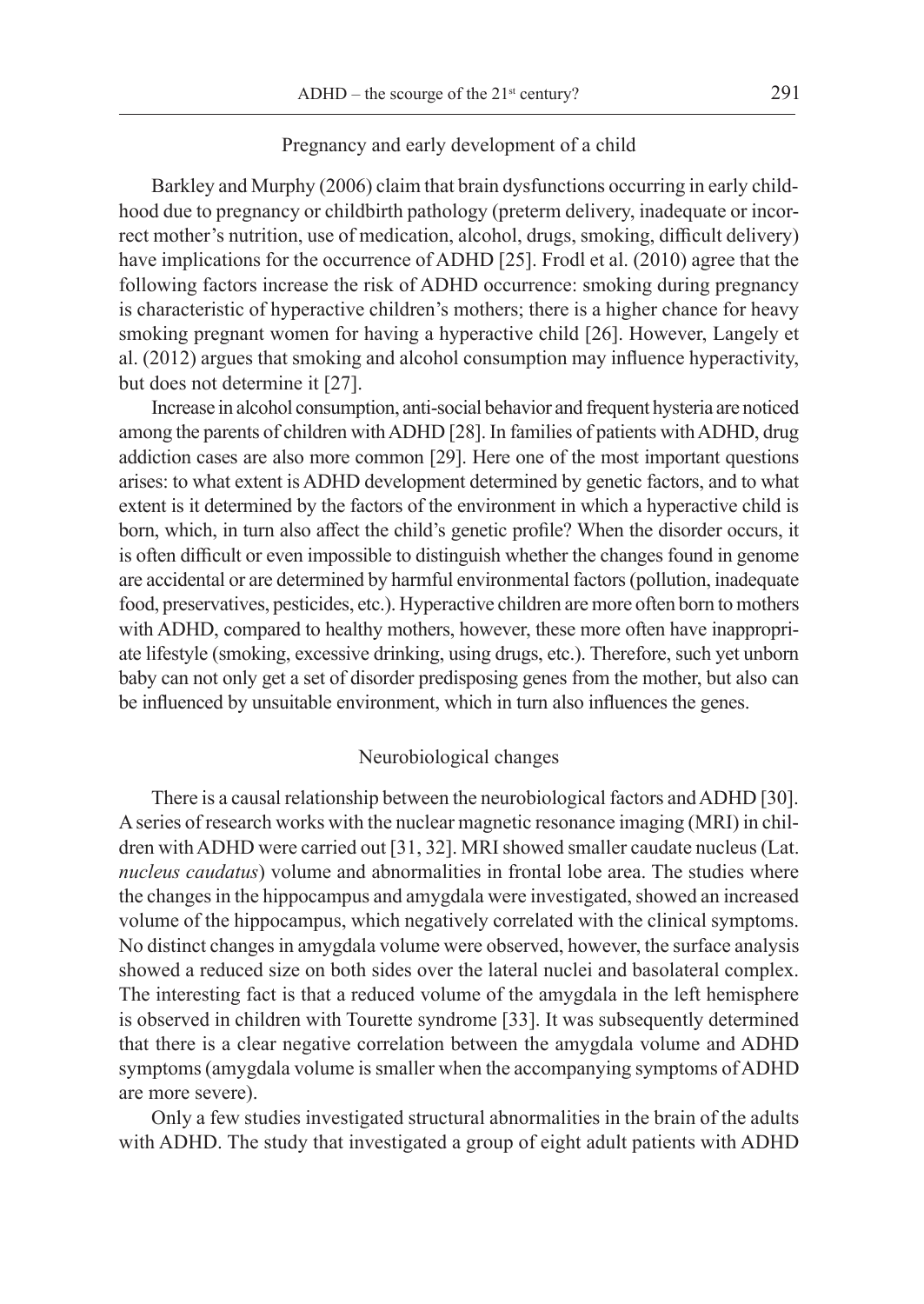found smaller orbitofrontal cortical volume. Another study, where 27 patients with ADHD and 27 healthy controls were examined, showed no clinically significant changes in the hippocampus and amygdala [34]. Nevertheless, the majority of authors indicate that there are changes in the hippocampus and amygdala in children with ADHD. It is plausible, because the amygdala determines the emotional processes such as learning, experience of negative emotions and perception of emotional stimulus. Decreased emotionality is associated with dysfunction of the amygdala and ventromedial prefrontal cortex. The amygdala-related research is becoming one of the main areas of interest, as reduced emotionality and impulsivity are very common symptoms of ADHD. The hippocampus plays a key role in regulating motivation and emotions as well as in learning and memory. In the case of ADHD, metabolic disorder of certain neurotransmitters – dopamine and noradrenaline are evidenced. These neurotransmitters regulate the functions associated with motor activity, emotions, attention, and working memory. This is confirmed by the use of medications containing dopamine and noradrenaline, which reduce the symptoms of this disorder [35]. Dopamine plays an important role in working memory, and noradrenaline is associated with vigilance and attention.

## Food effect

In 1965, Ben Feingold hypothesized that the hyperactivity of children and their inability to concentrate are influenced by frequent use of the food containing flavor enhancers, preservatives and other additives. He believed that the primary method of ADHD treatment should be diet [12, 36]. Lindgren (1986, as cited in [37]) also stated that there is a link between nutrition of children and their restless state. It was noticed that the children's food rich in sugar or other sweeteners increases hyperactivity. However, detailed studies did not confirm that sugar or preservatives in the food cause hyperactivity [38, 39]. There is also the hypothesis stating that the intake of nutrients, especially omega-3, omega-4 and omega-6 fatty acids, by children, adolescents and adults with ADHD can be improper or insufficient compared with healthy persons. However, there are no reliable data justifying that additional administration of these fatty acids reduces ADHD symptoms [40, 29].

There is evidence of potentially negative impact of gluten on the occurrence of ADHD [41]. Suspicions regarding the positive effect of gluten-free diet in the treatment of ADHD emerged after the research where it was applied in order to understand the pathogenesis of the disorder and to reduce the symptoms of the disorder. The lack of magnesium in the diet is indicated as one of possible causes of the disorder [42]. It was also observed that in children with ADHD there is a lack of ferritin, as compared to the control group, which is necessary for the proper metabolism of dopamine. The research performed by Konofal et al. found that after the administration of iron preparations to children with ADHD, ADHD symptoms decreased [43]. Nevertheless, to confirm this hypothesis more detailed and larger scale clinical research are required.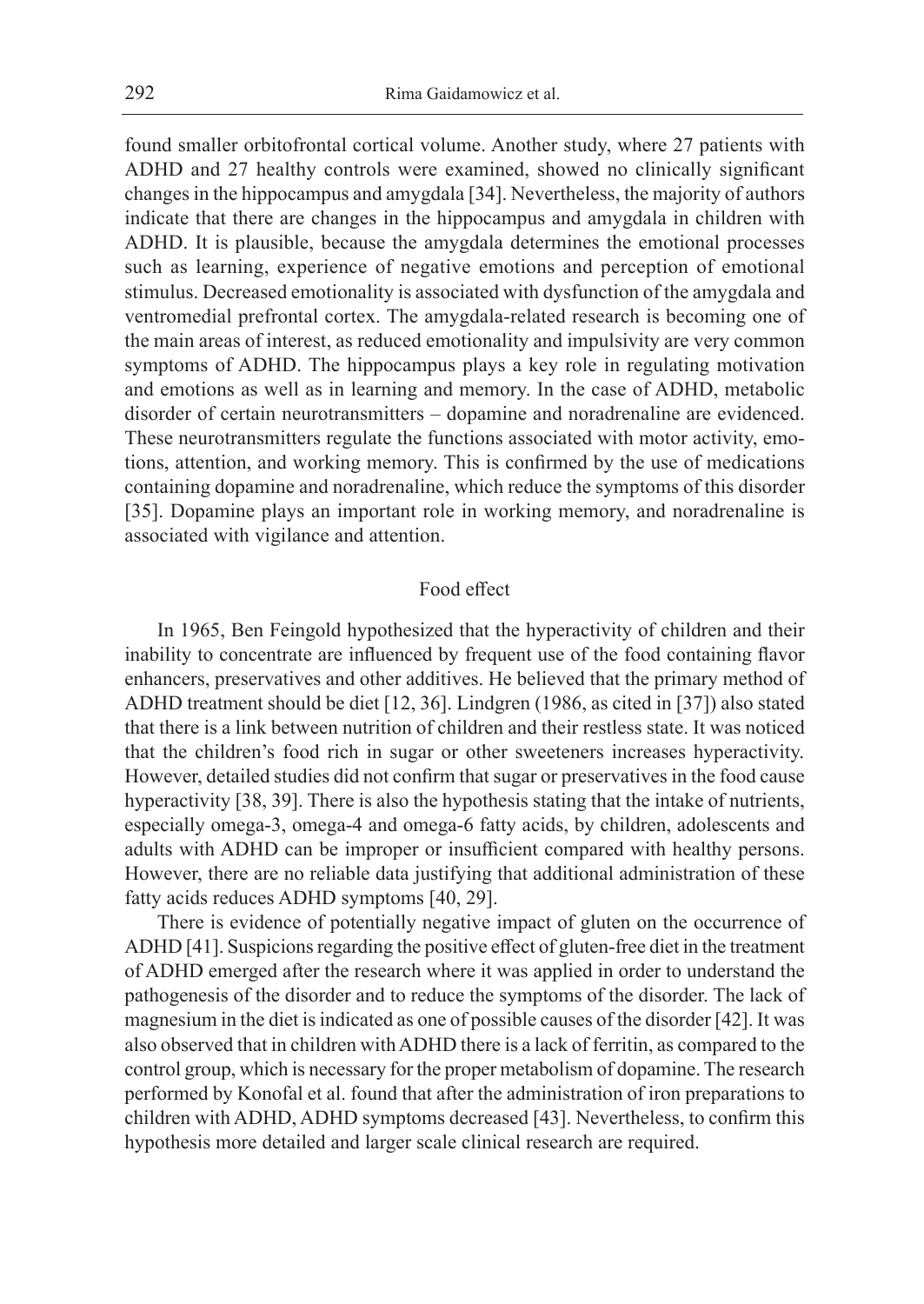Lately, there are more thoughts of the scientists that any factors that cause organic changes in the CNS can cause a mild form of ADHD. In 2014, Perera et al. [44] published an opinion that polycyclic aromatic hydrocarbons in the urban air can have a negative effect on the occurrence of behavior problems in children with ADHD. Quirós-Alcalá et al. [45] examined the relationship between the level of used pesticides and ADHD morbidity in post-natal period. Since no strong links between these two phenomena have been discovered yet, the authors in their findings do not exclude the possibility of the presence of this link and propose to continue research in this area analyzing the effect of pesticides during the critical period in the development of the brain.

Assumptions concerning the relationship between vaccines and ADHD development are being verified. Doubts arise due to possible harmful effect of mercurycontaining thiomerosal –preservative used in vaccines – on the development of children's nervous system. The publication issued by the US Immunization Safety Review Committee considers this hypothesis; however, the Committee believes that it is difficult – if not impossible – to prove this hypothesis; therefore, in epidemiological terms, the refusal of using vaccines against potentially fatal infectious diseases on this basis would be dangerous and irresponsible [46].

# New technologies

There are drastically different opinions on the links between new technologies (smartphones, television, computer games, DVD players, etc.) and ADHD. At that point, when some scientists are trying to prove the negative effect of technology on the brain, especially in its developmental period, others offer the use of computer games to improve the quality of learning of such children and to concentrate their attention [47, 48].

#### **Change of ADHD diagnostic criteria**

For the first time, ADHD appeared in the DSM-III in 1980. The scientists then agreed to regard inattention as the main criterion, while the impulsivity and hyperactivity were considered equally important, but secondary criteria. Therefore, in the DSM-III, the disorder is classified as attention deficit disorder, which might have been diagnosed as attention-deficit/hyperactivity disorder (ADHD) or attention deficit disorder without hyperactivity (ADD). The experts also agreed that this disorder often continues in adulthood, however, it is no longer so clear and defined. In subsequent revised version of the DSM-III, it was recognized that the disorder can occur in adulthood, but the first symptoms should begin in childhood. In addition, inattention, hyperactivity and impulsivity were treated in the DSM-III-R as equally important criteria, and the disorder had one name – ADHD.

In the DSM-IV, published in 1994, one general name of ADHD was left, but the subtypes of disorder were indicated: with the predominance of attention deficit or with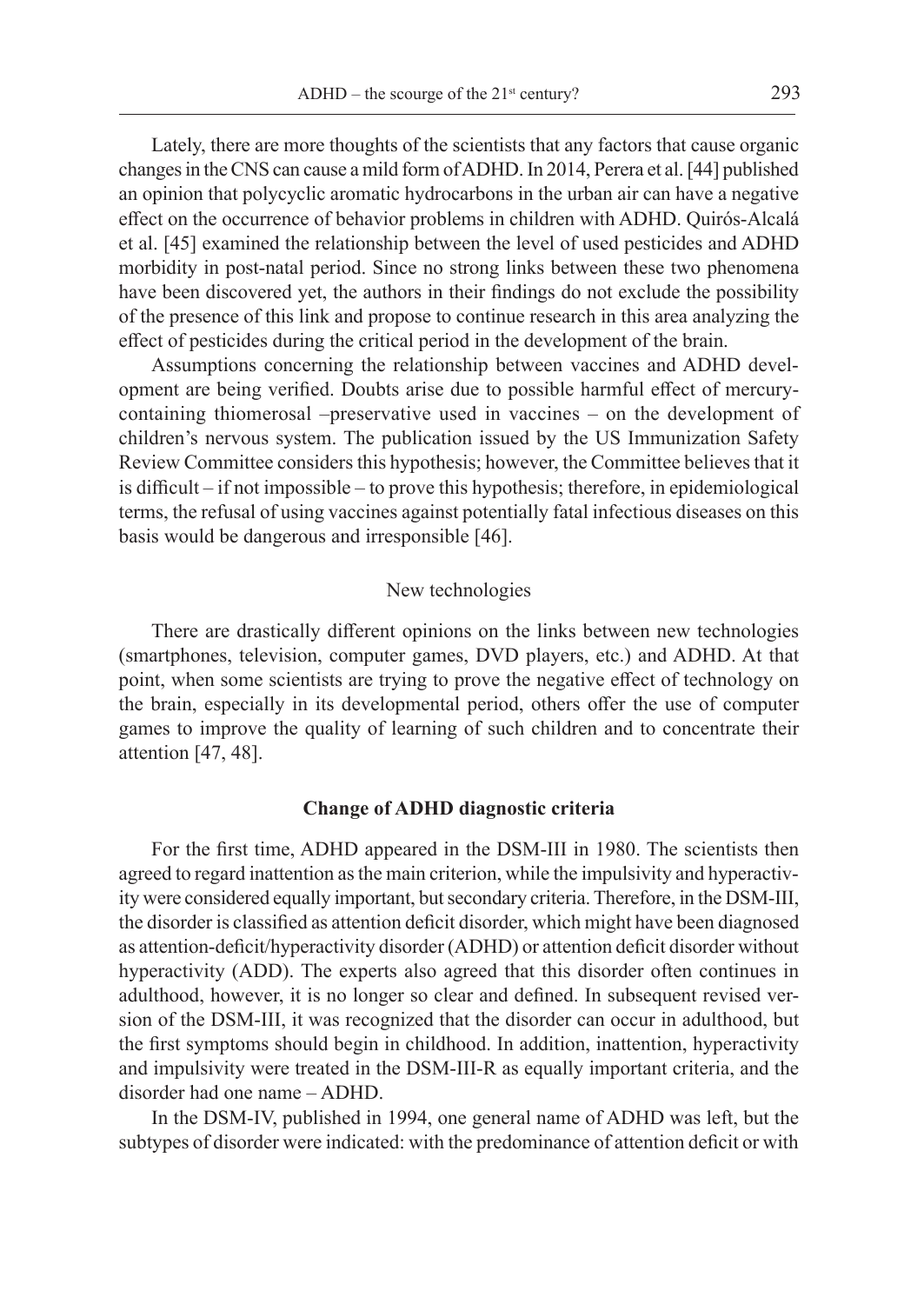the predominance of impulsivity with hyperactivity. Thus, the disjuncture between the inattention and the group of other symptoms (impulsivity and hyperactivity) occurred again. These guidelines remained in the DSM-5 (2013): ADHD is defined as inattention with or without hyperactivity and impulsivity. Therefore, there are three types of ADHD: combined type, predominantly inattentive type and predominantly hyperactive/impulsive type. Also the DSM-5 has been updated to more accurately characterize symptoms occurring in adolescents and adults with ADHD. It should be noted that a belief that a substantial proportion of children remain relatively impaired untill adulthood is getting stronger.

Therefore, the main symptoms of ADHD are: inattention, hyperactivity and impulsivity, and depending on how those symptoms "group themselves", some individuals may be hyperactive and impulsive, while others – only inattentive [21].

In the ICD-10, the diagnostic criteria for ADHD are more stringent than in the DSM-V. Chang and Chuang (2000) found that using more stringent diagnostic criteria included in the ICD-10, ADHD in the UK is diagnosed only in 1–2% of children, and using a wider DSM-IV criteria – in 3–9% [49]. The problem also arises because the main symptoms of ADHD in both ICD-10 and DSM-V are inattention, hyperactivity and impulsivity, but the division into disorder subtypes differ. According to the ICD-10, a mixed type of ADHD and hyperkinetic behavioral disorder are distinguished, and according to the DSM-V, ADHD is divided into subtypes of inattention and hyperactivity/ impulsivity [50].

## **ADHD diagnosis in children and adults**

It should be noted that the diagnosis of ADHD in children does not disappear in adulthood, it remains, but the symptoms change. When diagnosing ADHD, all the available medical documentation of the patient and psychopathological assessment are used. ADHD diagnosis in children is easier for medical specialists, because they can see and evaluate child here and now, while it is much more complicated to diagnose ADHD in adults when this diagnosis has not been established in childhood. Diagnostic classification requires that the symptoms of ADHD would show up to twelve years of age, and it is often difficult to assess in older adult patients. There are two ways to obtain this information: either to contact the patient's parents or guardians, or to question the patient himself/herseslf using specialized questionnaires (e.g., Attention-Deficit Hyperactivity Disorder in Adults, Oxford University Press, New York, 1995) on the basis of which the severity of ADHD symptoms in childhood is assessed [3]. Practically, most often adult ADHD is diagnosed in one of three cases: 1) when sick adult comes to consultation because his/her child was diagnosed with this disorder; 2) when sick adults comes to specialists because of other comorbid diseases; 3) when such adult is noticed by health system specialist after cases of car accident or getting to a prison.

European ADHD clinical guidelines were published by the European Society for Child and Adolescent Psychiatry (ESCAP) in 2004. In 2006, the European guidelines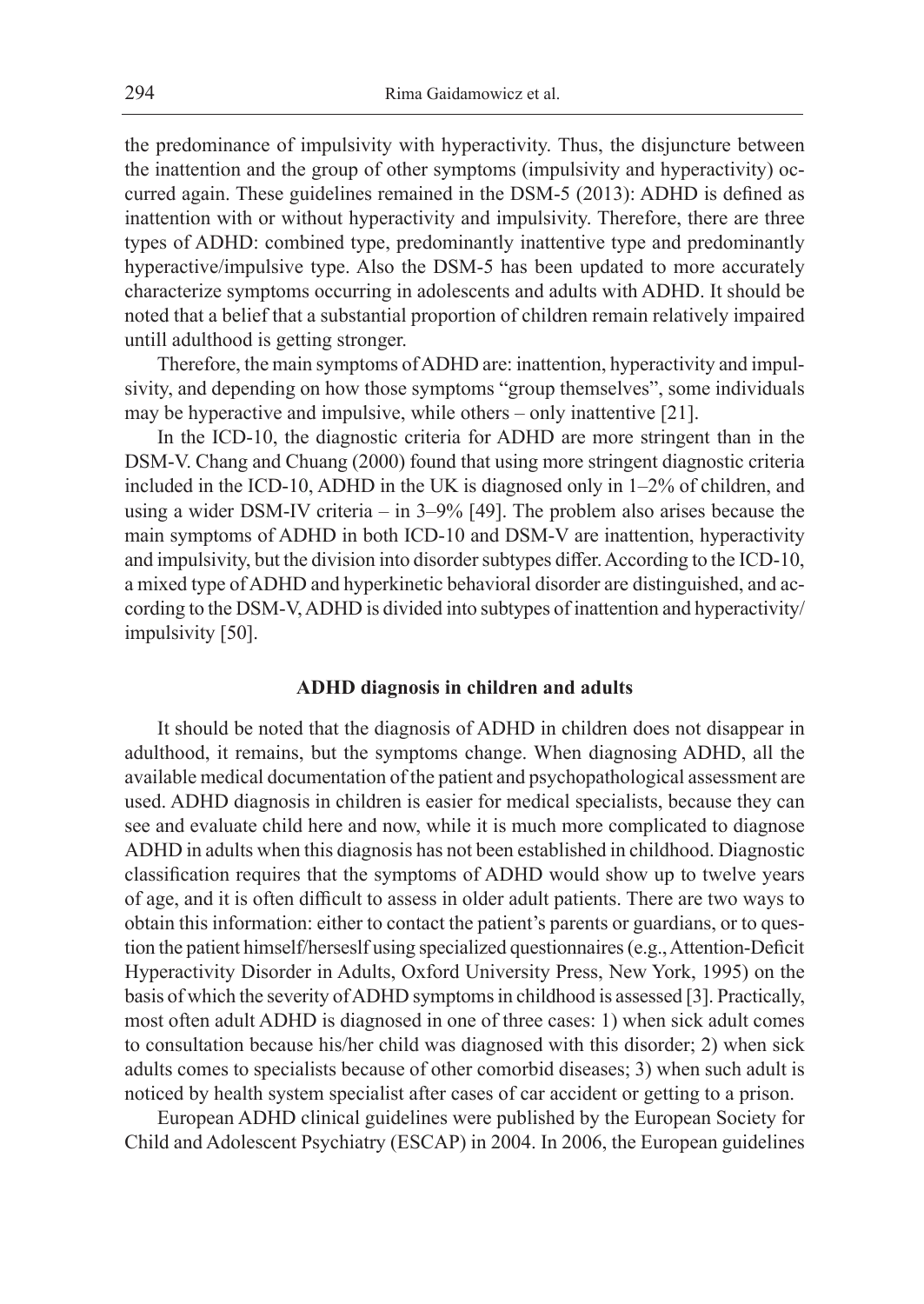on the procedures for the use of long-acting medication in children and adults with ADHD, with subsequent amendments were published [51–54]. Another source of information for the physicians working with patients with ADHD are the new guidelines (published in 2009) of the UK National Institute for Health and Clinical Excellence [52]. One of the last amendments in this regard is the European consensus statement on diagnosis and treatment of adult ADHD published in 2010, which recommends following both the DSM and ICD-10 diagnostic criteria. Individual European countries have also created individual national guidelines for this disorder.

Currently, the aim is to discover much more convenient and more objective ADHD diagnostic methods such as genetic, neurophysiological, and neuroimaging examination to determine clear and objective differences between the patients with ADHD and a group of healthy people. By now, none of these methods is sufficiently sensitive or specific for ADHD diagnosis. Thus, further and deeper research, especially genetic research in people with ADHD, are necessary. It is believed that the investigation of genotype will help to formulate objective ADHD diagnostic criteria in the future [3].

#### **Living with ADHD**

Firstly, as there is no approved visual test that gives solid proof of ADHD existence, some patient and especially parents of sick children may have a hard time to believing that ADHD is a real disorder. Secondly, relatives and loved ones of ADHD patients often stigmatize children and adults with ADHD [55]. Parent's stigma about their children's inattentive and hyperactive/impulsive symptoms may have negative consequences for parent-child interactions and social functioning of children [56]. Juvenile patients with learning difficulties may experience stigmatization in school environment, among unaffected peers. ADHD stigma ultimately increases patient's noncompliance to stimulant drug treatment because of beliefs about risk of becoming addicted, being no longer under the control of one's senses and feelings of being different from peers. A study of Martin et al. [57] showed that about 25% of the adult respondents did not want "their child to make friends with a child with ADHD" and about 20% clearly expressed that they do not want to engage with a child presenting behavior typically seen in ADHD. ADHD diagnosis also influence teachers' professional attitude toward such a child. For example, child with ADHD cause more stress to their teachers during learning process. Similar opinion are expressed in high schools, although stigmatization level is much lower. ADHD in adulthood is even more likely than ADHD in childhood to be associated with misperceptions and confusion; there is also an increased number of laypeople and professionals lacking disorder-related knowledge [58].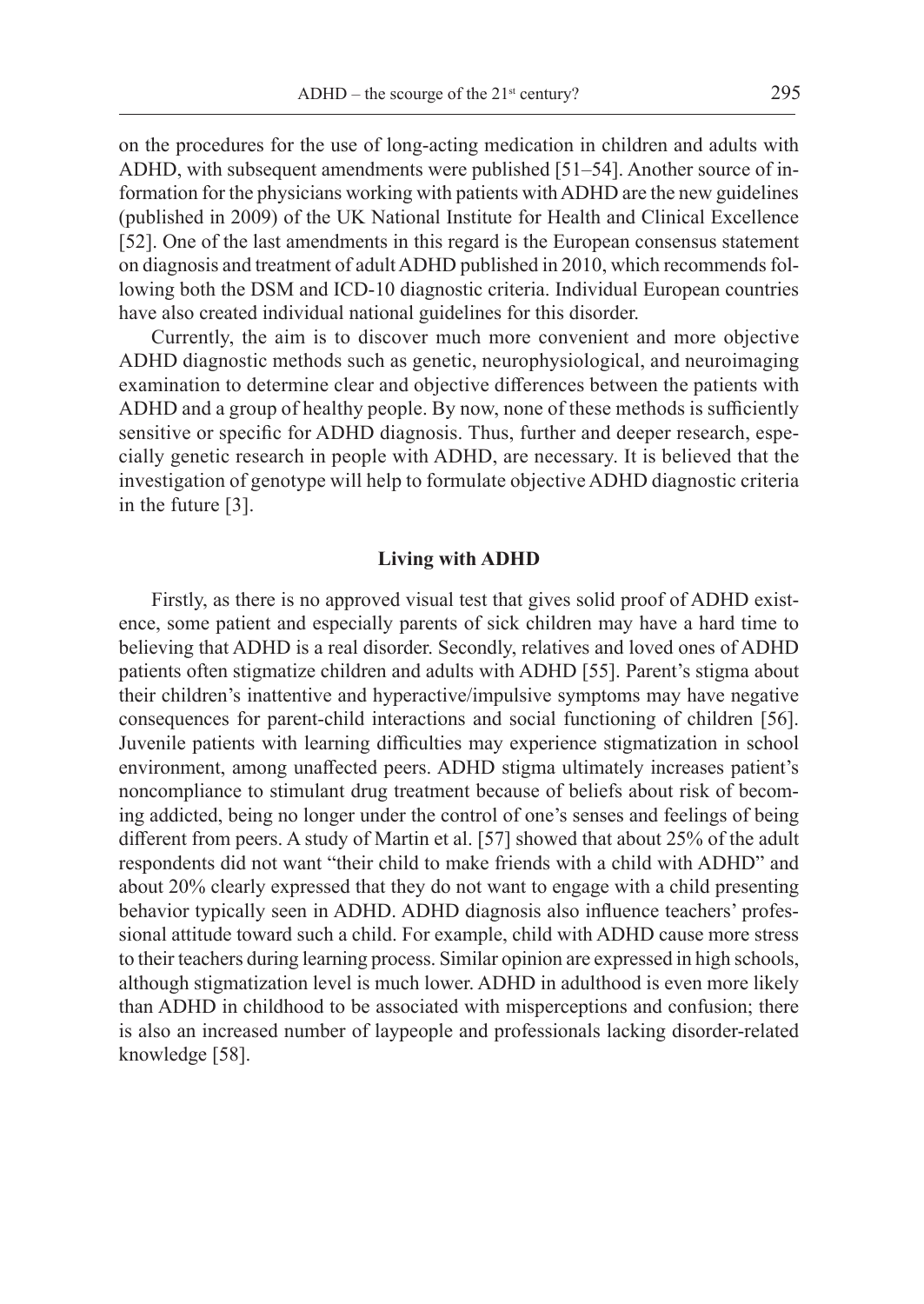## **ADHD comorbidity with other mental disorders**

ADHD comorbidity with mental illnesses is a huge problem because ADHD does not have any symptom exclusively specific for this disorder. Michielsen et al. (2013) argues that a large part of children and adults with ADHD has clinically significant comorbidity: about 30% of patients suffer from depression and over 25% – from anxiety disorders [59]. ADHD is often accompanied by psychiatric disorders, such as mood and anxiety disorders, as well as abuse of psychoactive substances, anti-social behavior, motor and vocal tics. The people surrounding such patients can describe them as angry, aggressive and lazy, which can be regarded as behavioral or special needs problems [4, 60]. These and other co-morbid psychiatric disorders may mask the symptoms of ADHD or conversely, some symptoms of other psychiatric disorders may mistakenly be regarded as ADHD. Patients with ADHD have a higher risk of developing mood disorders and, most likely, not only due to psychosocial problems emerging when suffering from ADHD but also because of neurobiological changes. More than 50% of patients suffering from ADHD have mood or anxiety disorders [25].

There is a higher risk of developing sociopathy, alcoholism and addiction diseases in adulthood for people who were diagnosed with ADHD in childhood [61]. ADHD also affects their further social life, academic achievement and self-esteem as well as interpersonal relationships. Although Barkley and Murphy (2006) and Wender (2001) argued that ADHD symptoms decrease and disappear when children grow [25, 61], Polier et al. (2010), having compared a control group of adolescents and adults with a group of people with a history of ADHD, found that oppositional defiant disorder develops in patients significantly more often [62]. Psychosocial adaptation, behavioral and emotional control as well as learning abilities of such persons were also significantly disordered. Patients with ADHD may have a relatively high IQ and their learning problems then are associated not with the lack of mental capacity but with a permanent inability to use their mental skills for the communication with other people or during study or work [49].

Comorbidity of ADHD and depression depends on gender and age. Based on the results of sample groups, it was found that comorbidity of depression and ADHD among adults is higher than among children and adolescents. Biederman (2004) in his studies found that only 11% of girls with ADHD also suffered from depression, while up to 72% of adult women with ADHD also suffered from depression. The differences in the results of men were not so huge  $-21\%$  of boys with ADHD met the criteria of depression, and 35% of adult men with ADHD were also diagnosed with depression [63]. The incidence of bipolar disorder in individuals with ADHD varies. Tamam et al. (2006) indicate that 11–20% of children with ADHD also suffer from bipolar disorder. Ryden et al. (2009) conducted a research which involved 51 adults and found that 3 of them suffered from bipolar disorder type 1, and 21 – bipolar disorder type II [64].

One of the four children with ADHD also suffered from one or more anxiety disorders. It is known that anxiety disorders in patients with ADHD are common, but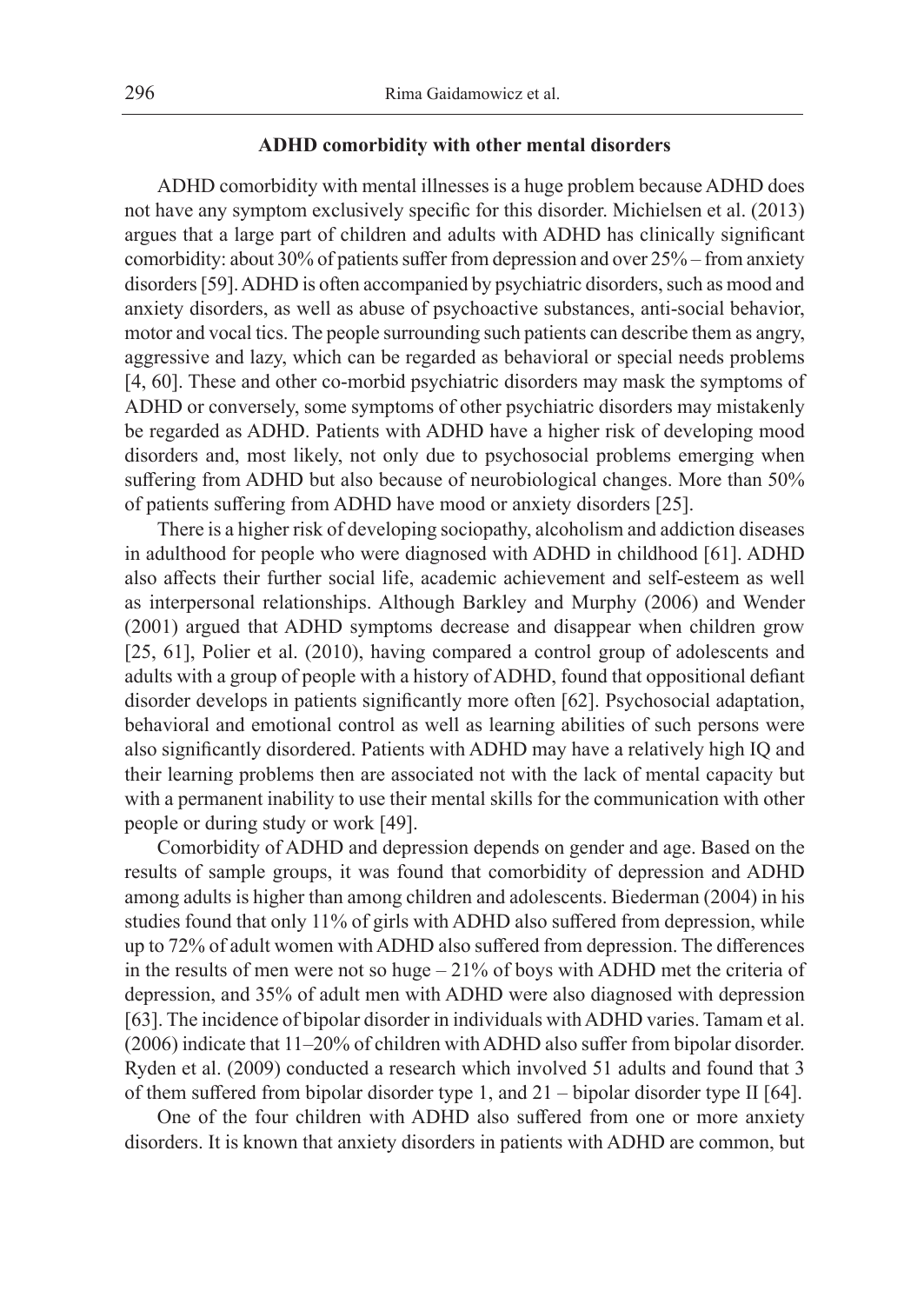there is lack of more precise data on the incidence of anxiety among both children and adults with ADHD. This is explained by the fact that the anxiety component may occur in patients suffering only from ADHD, however, it can also be a separate illness accompanied by ADHD as well as a component of a third psychiatric disorder – depression, bipolar disorder, obsessive-compulsive disorder, dysthymia, etc.[65].

There are no precise, uniform data on the comorbidity of ADHD and obsessivecompulsive disorder in children. It is associated with the differences in methodological criteria and calculation methods in individual studies. There is also a lack of published data on the prevalence of ADHD and obsessive-compulsive disorder among the adults.

A personality disorder is also diagnosed in more than 30% of patients with ADHD: usually borderline, histrionic and narcissistic personality disorder. This comorbidity increases the suicide risk: it was found that patients suffering from ADHD and personality disorder thought about suicide more often (74%) [66].

It was observed that 71% of patients with ADHD abuse psychoactive substances. Individuals suffering from ADHD start to use psychoactive substances earlier and are more likely to experiment with different types of substances than healthy individuals [67]. In addition, ADHD is often accompanied by other psychiatric disorders (depression, anxiety, personality disorder, etc.), and the risk of developing addiction [68]. According to various studies, comorbidity of alcohol addiction and ADHD is observed in 6–71% of patients, while comorbidity of ADHD and psychoactive substance addiction – in 13–40% [69]. Men are especially at high risk. Ohlmeier et al. (2007) found that individuals suffering from ADHD are more often dependent on nicotine [70]. Lambert and Hartsough (1998) clarified that this addiction is twice as common as in healthy people [69]. Addiction to the following substances is quite common in this group: alcohol, cannabis (marihuana), psychostimulants (cocaine and amphetamine), and tranquilizers.

Patients with ADHD are prone to obesity and overeating. Davis et al. found that ADHD symptoms are more common among the obese than among the normal-weight controls. The authors suggest checking whether the obese persons applying for treatment suffer from ADHD. The relationship between the obesity and the disorder is explained by compulsive eating behavior, and there is an attempt to link it with altered functioning of individual receptors (dopamine, insulin). According to the authors, in this case ADHD treatment could also be the treatment of a severe obesity [71].

A research of Golimstok et al. (2011) mentions that patients with ADHD are at higher risk of developing dementia with Lewy bodies [72]. Their study showed that 48% of patients with dementia with Lewy body had symptoms typical of ADHD, compared with 15% of subjects without dementia in the control group. It is believed that this is due to the lack of neurotransmitters, dopamine and noradrenaline, which leads to the development of ADHD in younger age and later development of dementia with Lewy bodies.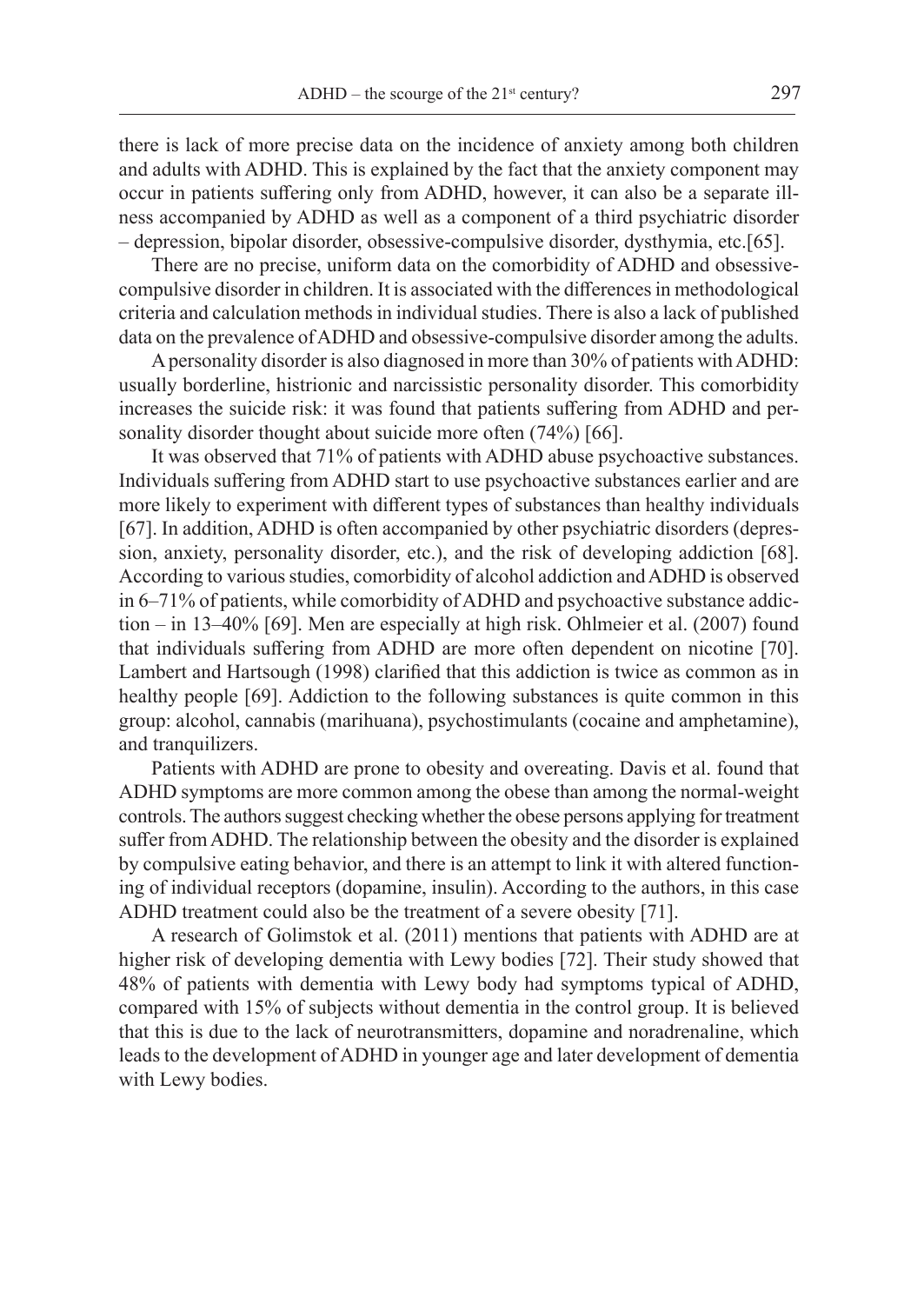#### Social problems

While symptoms of ADHD in children are reflected in the spheres of learning and playing, in the adults they are more evidenced in social areas. ADHD diagnosis in forensic psychiatry is becoming more frequent: these patients are characterized by criminal behavior; they tend to be arrested, accused and imprisoned more often [73]. ADHD increases the risk of dangerous driving in adults. A study of Barkely et al. [74] examined 105 17–28 year-old people with ADHD and 64 healthy persons. It was found that persons suffering from ADHD exceeded the speed, caused the accident and lost the right to drive significantly more often than the subjects from control group. Moreover, the patients with ADHD were less attentive and more often made mistakes doing visual tasks. In addition, their knowledge of the traffic rules was poorer [74].

#### **Comorbidity of ADHD and somatic diseases**

Unlike the children, morbidity of adult patients with ADHD with somatic diseases and the mortality rate is higher than among the healthy individuals. This is determined not only by the fact that people with ADHD are more frequently involved in car accidents, unfortunate accidents and more often suffer from injuries but also by the fact that they the more often suffer from diseases caused by their lifestyle (primary arterial hypertension, coronary heart disease, metabolic syndrome, poor nutrition, etc.) and, in general, careless attitude towards own health (risky sexual behavior, abuse of psychoactive substances) [5, 75]. The digestive tract, skin, immune, neurological, respiratory, metabolic, and blood diseases as well as hearing impairment are more often diagnosed in patients with ADHD. However, at the same time, the authors warn to be careful assessing this data because one cannot deny that these health disorders are diagnosed in patients with ADHD more often because they simply more often visit health care facilities. People with ADHD quite often complain of headaches and abdominal pains, fatigue, atopic eczema and sleep disorders [5].

A study conducted in Finland found that hyperactivity in children increases the risk of occurrence of atherosclerosis risk factor, smoking (in both sexes), higher body mass index, higher systolic blood pressure and lower level of education (among women) in adulthood. Atherosclerosis is a major risk factor for cardiovascular diseases. The authors guess that there may also be a direct negative impact on the vascular endothelium [76].

## **ADHD treatment**

The first described treatment methods of this disorder covered a special individual diet, improvement of social environment and treatment with potassium bromide, whose effectiveness was limited, thus the search for new medicine and treatment methods was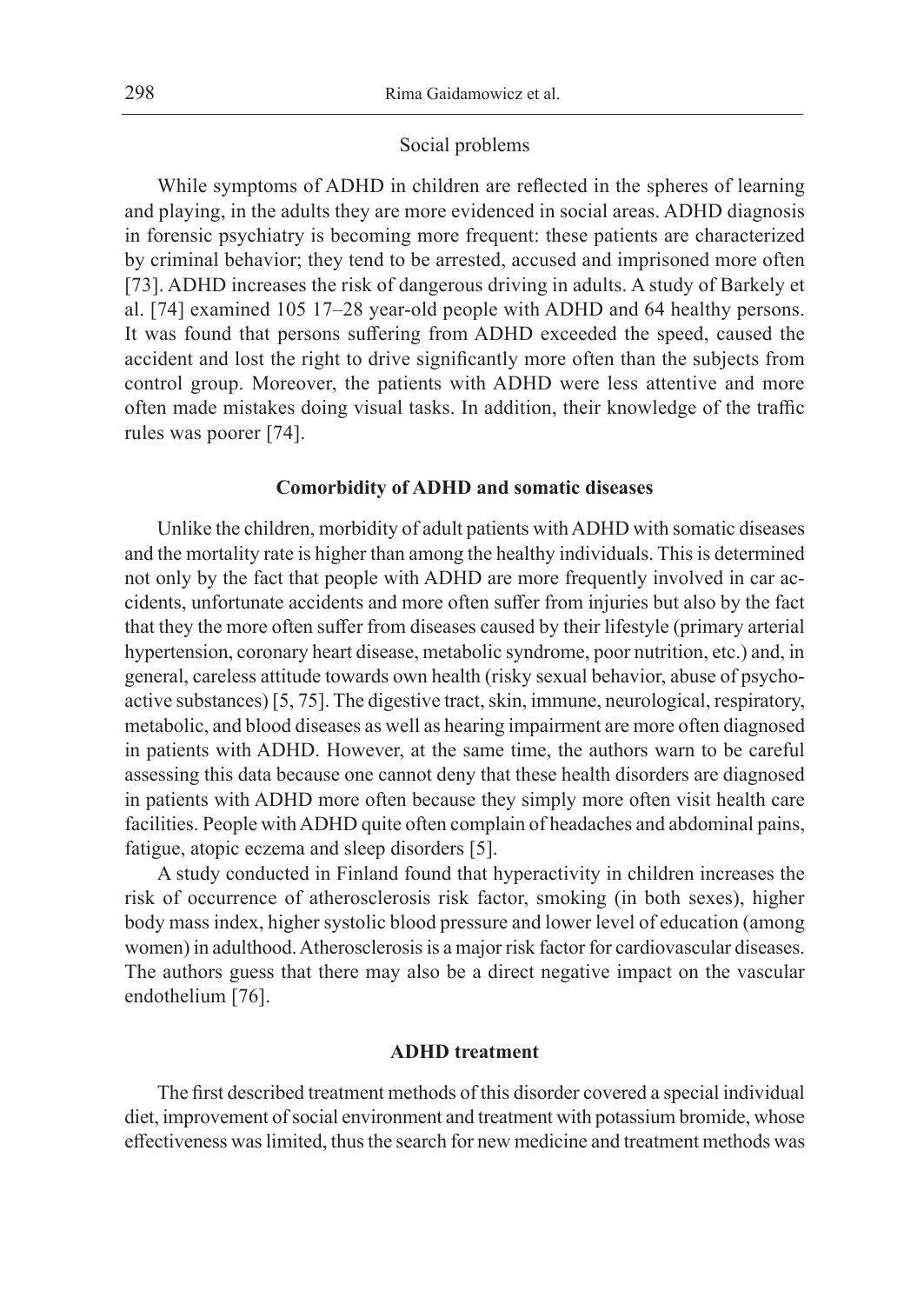necessary (T.S. Clouston). In the middle of the  $20<sup>th</sup>$  century, the article published by the psychiatrist Charls Bradley in 1937 on the positive effect of benzedrine sulphate (amphetamine) on children with behavioral and activity problems, became a notable achievement in the treatment of ADHD [77]. At present, according to the European clinical guidelines (ESCAP, 2004), the treatment should consist of psychological (non-pharmacological) measures at home (which enables including family members into the therapy) and at school, treatment with psychostimulants and non-stimulants as well as supervision of nutrition [51].

#### **Pharmacological treatment**

Both skeptics of the diagnosis of ADHD as well as opponents of its pharmacological treatment raise a number of questions. There are doubts related to safety and effectiveness of treatment, especially the long-term one [6]. There are reasonable suspicions regarding the actual impartiality of publications evidencing positive treatment effects; the issue of distorting research results and the participation of pharmaceutical companies in this process is also raised [7]. Scientists are considering possible impairment of dopaminergic system due to long-term use of psychostimulants, the potential neurotoxicity of these medications on developing brains, dysfunction of neurons, growth retardation in children, occurrence of tics, however, the evidence has not been found yet [78].

A number of research to determine the relationship between the use of psychostimulants and the of risk of cardiovascular diseases (such as transient ischemic attack, stroke, angina pectoris, myocardial infarction, arrhythmias) in patients without cardiovascular disease risk factors, are being carried out; however, statistically significant results have not been found yet [78]. There is a hypothesis on the possible link between the use of psychostimulants, particularly in patients who are already at increased risk of sudden death, and such disorders as: short QT syndrome, arrhythmogenic right ventricular cardiomyopathy, Brugada syndrome or WPW syndrome [79]. Psychostimulants from the group of sympathomimetic drugs may increase blood pressure and heart rate.

In 2013, the American scientist L.Greenhill presented the analysis of 6-evidencebased scientific articles that analyzed sudden death associated with the use of psychostimulants. The author concludes that physicians should be more cautious administering the treatment with psychostimulants when there were cases of sudden deaths due to heart diseases in patient's family, patients have heart abnormalities, suffer from heart disease such as heart failure, faints, intolerance to exercise due to heart problems [80]. Therefore, before administering such treatment, it is recommended to evaluate the anamnesis, perform ECG, neurological examination, blood tests, and only then, if the patient is physically healthy, administer the treatment with psychostimulants.

Prasad et al. (2009) believe that the first-line medication for children and adults with ADHD are psychostimulants, which is in line with the official treatment guidelines [73].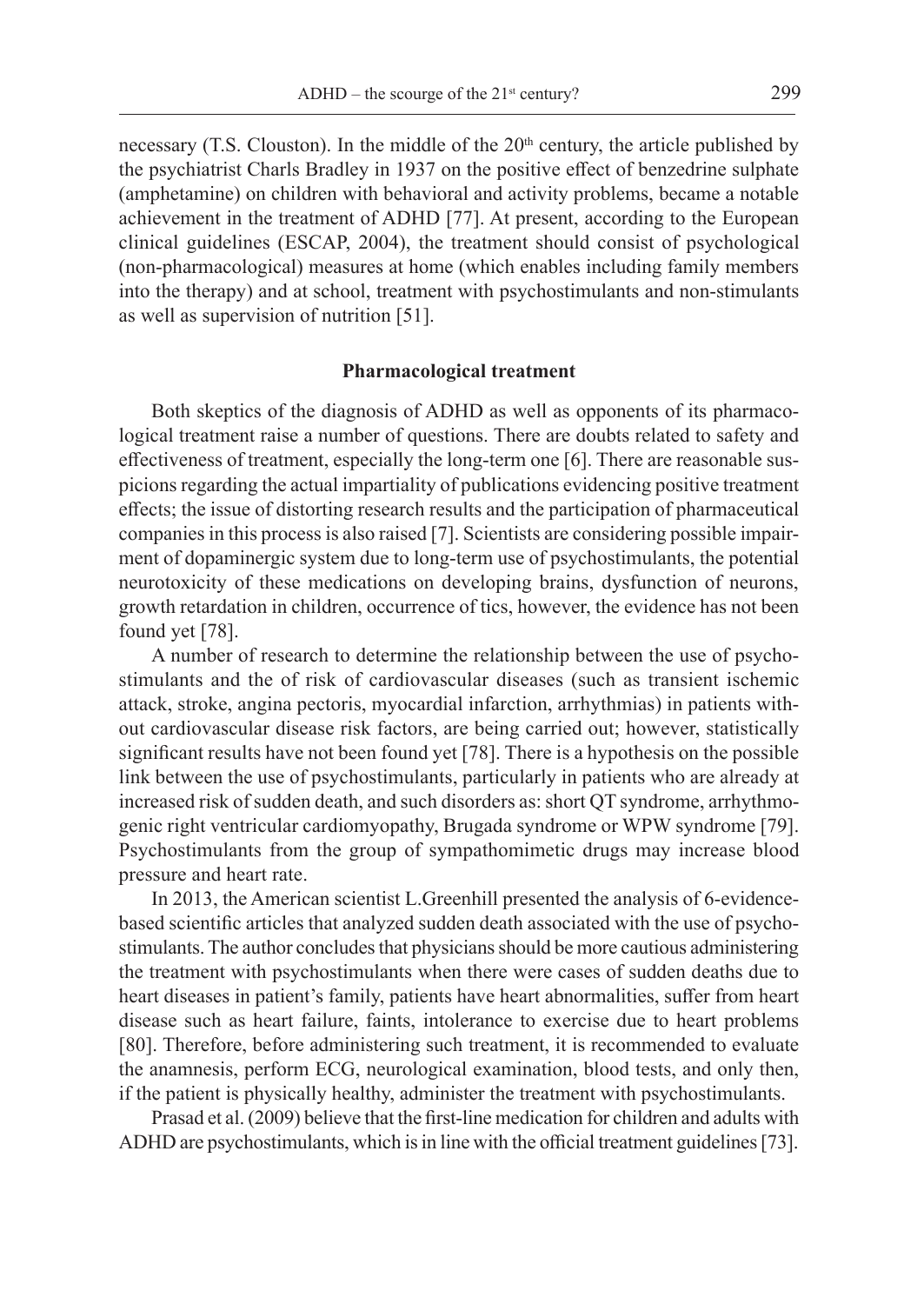The most commonly used stimulants are short-acting methylphenidate or its modified form. In the absence of sufficient effect, a non-stimulating medication – atomoxetine – is administered. Zoëga et al. (2011) hypothesized that the use of stimulating medications for the ADHD treatment could encourage these patients to abuse psychotropic and narcotic substances in the future, however, the research did not prove this fact. On the contrary, the treatment of children with ADHD with stimulants was significantly associated with a lower risk of the use of narcotic substances at older age [81]. If the first-line medications do not provide the desired effect or cannot be prescribed, the treatment with second-line medications – tricyclic antidepressants, selective serotonin reuptake inhibitors, second generation heterocyclic antidepressants, selective serotonin and noradrenaline reuptake inhibitors, centrally acting alpha 2 adrenergic receptor agonists, is recommended [82].

Studies in a group of adults confirmed that in about two-thirds of adults with ADHD who were administered the treatment with stimulants, there was a significant reduction in symptoms [73]. Long-acting stimulating medications are more commonly prescribed to the adult patients s it is easier for them to take such medication regarding their forgetfulness, distraction and non-concentration. Prescription of stimulating medications to the adult patients with ADHD is quite complicated because many of them had or have addiction to one or more psychoactive substances [83]. In the absence of sufficient effect, the adults should be administered non-stimulating medication – atomoxetine of selective noradrenaline reuptake inhibitors group (NARI) [73, 84]. This medication, in some cases, may be a first-line medicine in case of tics, Tourette syndrome, anxiety disorders, abuse or improper use of stimulants [85].

In addition, the parents themselves often express attitude against the long use of the medication for ADHD by their children. Poor adherence to the medication intake regime is associated with possible side effects of the medicine [86].

There is also an issue of the risk of abuse of stimulants and their use outside the therapeutic purposes. The abuse is associated with euphoric effect caused by higher doses of drugs [87, 88]. Psychostimulants, influencing the dopaminergic system, can lead to addiction, however, according to the studies, patients with ADHD taking stimulants are not more prone to addiction compared with the general population. During the studies, the pupils and students name the psychostimulants as a convenient option to improve their learning or sport outcomes and cause euphoria [87, 88]. Young patients even share their stimulants with other peers (e.g., according to McCabe et al. this concerns 23.3% of middle and senior pupils), and such trend also continues during the studies [87]. It is observed that males tend to abuse the stimulants more often than females [87].

#### **Non-pharmacological treatment**

According to the European consensus statement on diagnosis and treatment of adult ADHD, ADHD treatment in adults can improve disordered psychosocial func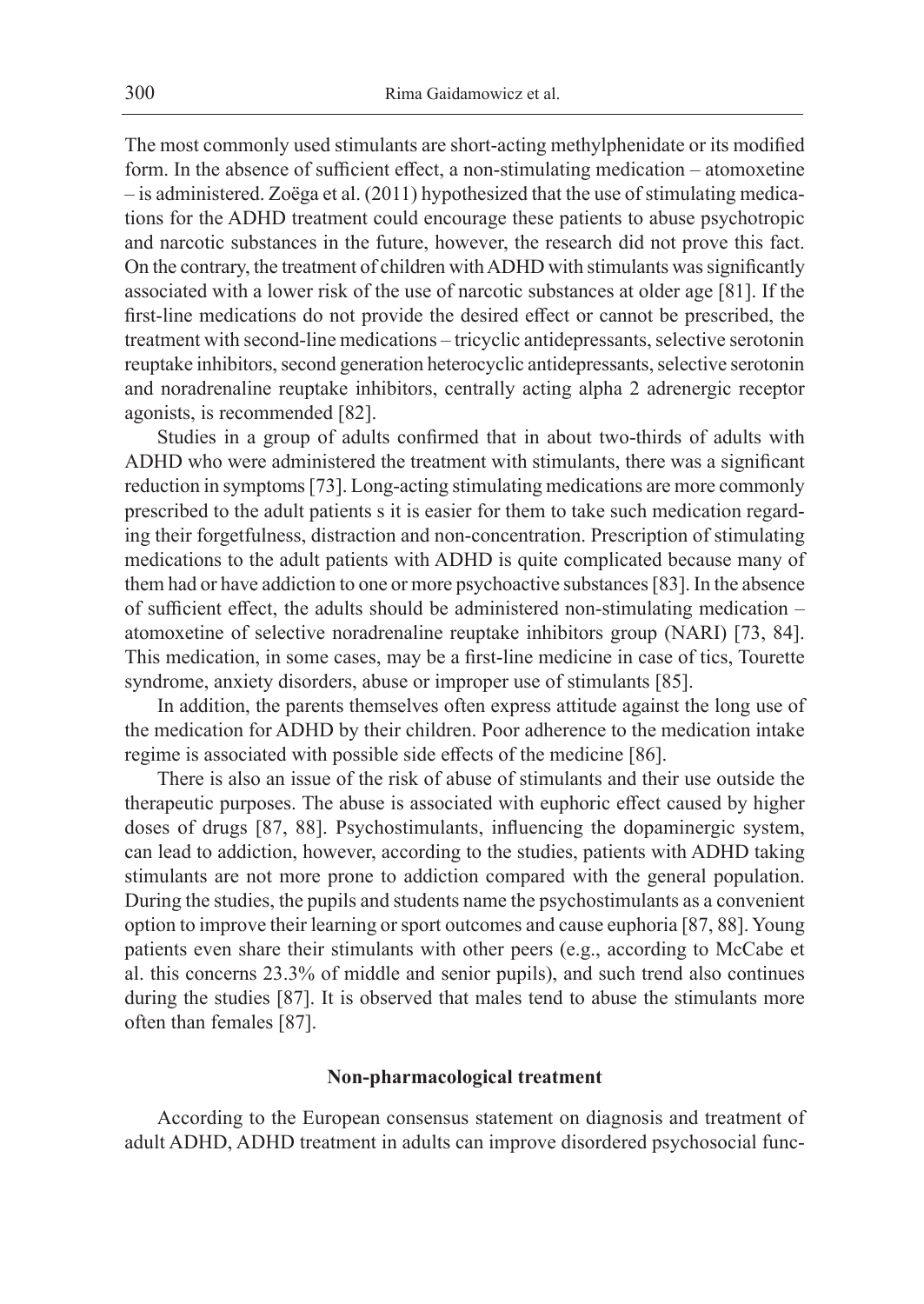tions of patients and fight the comorbid diseases [60]. Initial non-pharmacological treatment of the disorder is very important: an individual and/or cognitive behavioral therapy, relaxation and the ability to manage stress, training to organize own activities, day employment planning, family training and therapy [89]. This treatment should include psychological functioning of patients, relationships with family and the people around them, working environment, cognitive disorders, driving style and risk factors of addiction. It is advisable to involve family members in the treatment. Often the perception of own illness allows the patient to look at the events of the past in a different way [60]. The patients are recommended to increase physical activity. It is important to choose an appropriate profession – individuals with ADHD can successfully have a professional career in sales and media areas, as actors, businesspersons, teachers, and paramedics.

# **Conclusions**

- 1. Working with adult patients and confronting with vague and hardly corrected mental and behavioral disorders, the doctor should remember about the possibility of adult ADHD syndrome. ADHD symptoms in childhood do not cease to exist. Personality, social relations and affective disorders more commonly observed in adults with ADHD than motor hyperactivity.
- 2. ADHD is a multi-factorial disorder, in which genetic changes and negative environmental impact probably play the most important role.
- 3. Early treatment during childhood can help to reduce the negative consequences of ADHD in adults.
- 4. The main criteria for the diagnosis of adult ADHD is the diagnosis of this disorder in the childhood, however, in adults it is often undiagnosed or diagnosed retrospectively.
- 5. ADHD is often accompanied by mental and somatic disorders such as mood or anxiety disorders, abuse of psychoactive substances, anti-social behavior, motor and vocal tics, eating disorders, earlier occurrence of cardiovascular diseases, etc.
- 6. Compared with children, adults with ADHD are more likely to have ADHD accompanied by comorbid disorders; adult ADHD is more often diagnosed when an adult visits a doctor because of other comorbid disorders and not because of ADHD symptoms.
- 7. Stimulants with central effect or antidepressants with dopaminergic and/or noradrenergic effects are offered as a first-line treatment of ADHD in both children and adults; social interventions and appropriate choice of professional activity are especially important.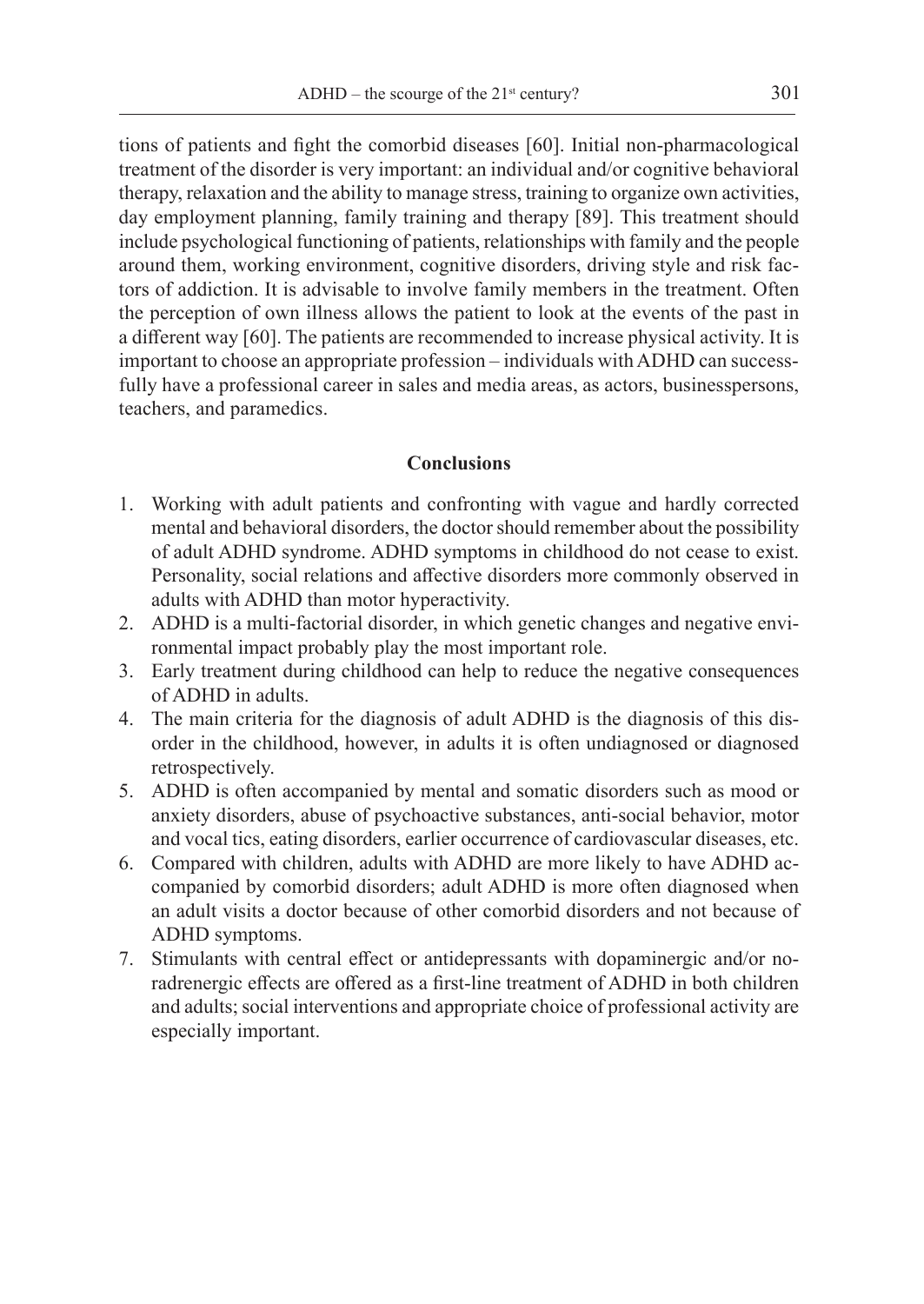#### **References**

- 1. Philipsen A, Hesslinger B, Tebartz van Elst L. *Attention deficit hyperactivity disorder in adulthood: Diagnosis, etiology and therapy*. Dtsch. Arztebl. Int. 2008; 105(17): 311–317.
- 2. Daley D. *Attention deficit hyperactivity disorder: A review of the essential facts*. Child Care Health Dev. 2006; 32(2): 193–204.
- 3. Sandra Kooij JJ. *Adult ADHD. Diagnostic assessment and treatment*, 3rd ed. London: Springer – Verlag; 2013.
- 4. Hebebrand J, Dempfle A, Saar K, Thiele H, Herpertz-Dahlmann B, Linder M et al. *Genomewide scan for attention-deficit/hyperactivity disorder in 155 German sib-pairs*. Mol. Psychiatry 2006; 11(2): 196–205.
- 5. Schlander M, Schwarz O, Trott GE, Viapiano M, Bonauer N. *Attention-Deficit/Hyperactivity Disorder (ADHD) in Children and Adolescents: Mental Health and Physical – Co-Morbidity in Nordbaden/Germany*. Value in Health 2005; 8(6): A196–A197.
- 6. Moncrieff J, Timimi S. *Is ADHD a valid diagnosis in adults? No*. BMJ. 2010; 340: c547. Doi: 10.1136/bmj.c547.
- 7. Fulton BD, Scheffler RM, Hinshaw SP, Levine P, Stone S, Brown TT et al. *National variation of ADHD diagnostic prevalence and medication use: Health care providers and education policies*. Psychiatr. Serv. 2009; 60(8): 1075–1083. Doi: 10.1176/appi.ps.60.8.1075.
- 8. Banerjee S. *Use of atomoxetine in children and adolescents with ADHD*. Progress Neurology and Psychiatry 2009; 13: 18–20.
- 9. Flapper BC, Schoemaker MM. *Effects of methylphenidate on quality of life in children with both developmental coordination disorder and ADHD*. Dev. Med. Child. Neurol. 2008; 50(4): 294–299.
- 10. Barkley RA, Peters H. *The earliest reference to ADHD in the medical literature? Melchior Adam Weikard's description in 1775 of "attention deficit" (Mangel der Aufmerksamkeit, Attentio Volubilis)*. J. Atten. Disord. 2012; 16(8): 623–630.
- 11. Crichton A. *An inquiry into the nature and origin of mental derangement: On attention and its diseases*. J. Atten. Disord. 2008; 12(3): 200–204.
- 12. Lange KW, Reichl S, Lange KM, Tucha L, Tucha O. *The history of attention deficit hyperactivity disorder*. Atten. Defic. Hyperact. Disord. 2010; 2(4): 241–255.
- 13. Szewczuk-Bogusławska M, Flisiak-Antonijczuk H. *Will new diagnostic criteria facilitate the diagnostic process of ADHD in adults?* Psychiatr. Pol. 2013; 47(2): 293–302.
- 14. Meyers KH, Golden R, Peterson FL. *Truth about ADHD and other Neurobiolobical Disorders*. DWJ Books LLC; 2010.
- 15. Aragonès E, Cañisá A, Caballero A, Piñol-Moreso JL. *Screening for attention deficit hyperactivity disorder in adult patients in primary care*. Rev. Neurol. 2013; 56(9): 449–455.
- 16. Polanczyk G, de Lima MS, Horta BL, Biederman J, Rohde LA. *The worldwide prevalence of ADHD: A systematic review and metaregression analysis*. Am. J. Psychiatry 2007; 164(6): 942–948.
- 17. James WH. *Further evidence that some male-based neurodevelopmental disorders are associated with high intrauterine testosterone concentrations*. Dev. Med. Child. Neurol. 2008; 50(1): 15–18.
- 18. Biederman J, Faraone SV, Monuteaux MC. *Differential effect of environmental adversity by gender: Rutter`s index of adversity in a group of boys and girls with and without ADHD*. Am. J. Psychiatry 2002; 159(9):1556-1562.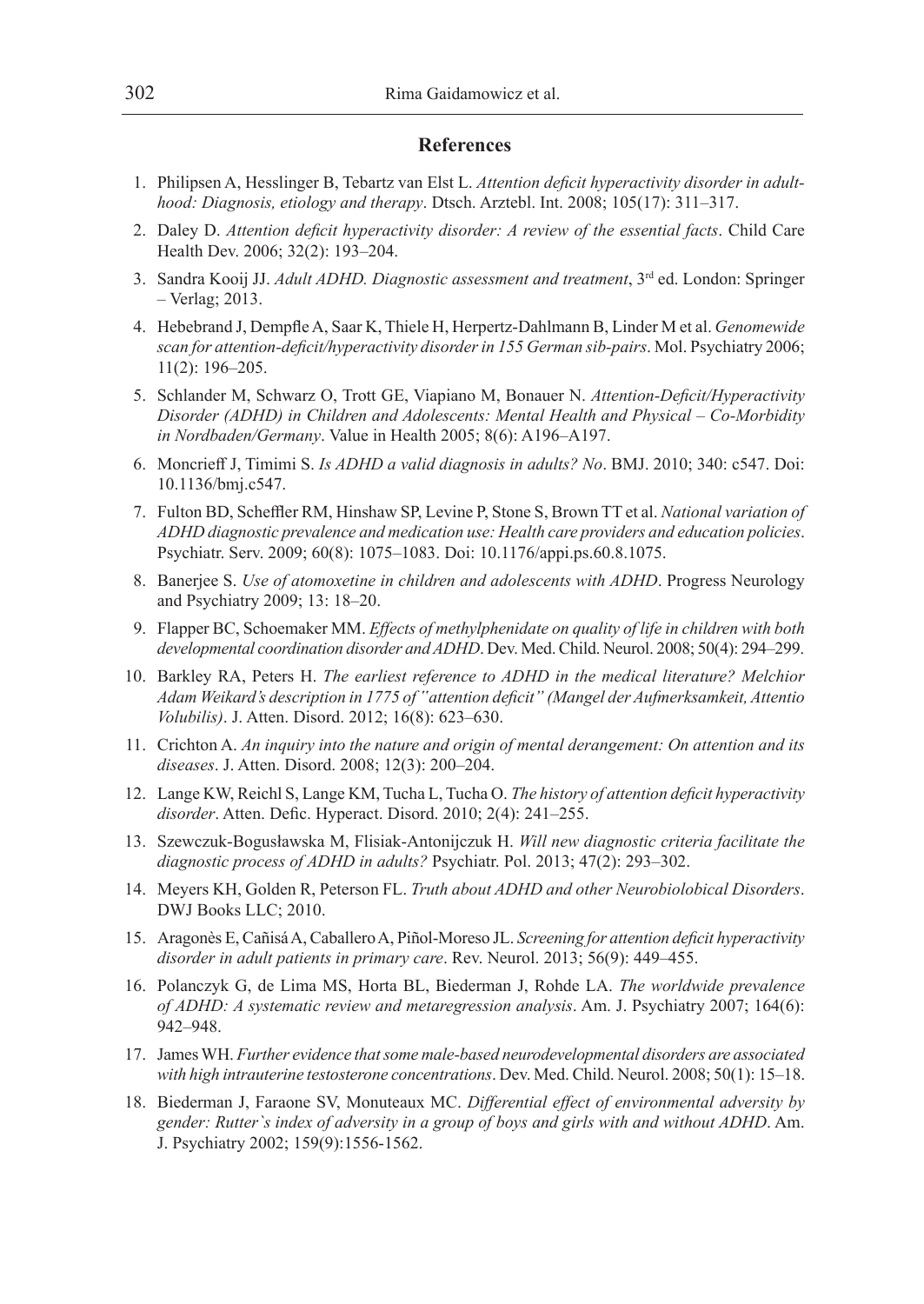- 19. Foley M. *A comparison of family adversity and family dysfunction in families of children with attention deficit hyperactivity disorder (ADHD) and families of children without ADHD*. J. Spec. Pediatr. Nurs. 2011; 16(1): 39–49.
- 20. Faraone SV, Doyle AE. *The nature and heritability of attention-deficit/hyperactivity disorder*. Child Adolesc. Psychiatr. Clin. N. Am. 2001; 10(2): 299–292ix.
- 21. Todd RD, Neuman RJ. *Gene-invironment interactions in the development of combined type ADHD: Evidence for a synapse-based model*. Am. J. Med. Genet. A. Part B. 2007; 144B(8): 971–975.
- 22. Wigg KG, Feng Y, Crosbie J, Tannock R, Kennedy JL, Ickowicz A et al. *Association of ADHD and the Protogenin gene in the chromosome 15q21.3 reading disabilities linkage region*. Genes Brain Behav. 2008; 7(8): 877–886.
- 23. Lasky-Su J, Biederman J, Laird N, Tsuang M, Doyle AE, Smoller JW et al. *Evidence for an association of the dopamine D5 receptor gene on age at onset of attention deficit hyperactivity disorder*. Ann. Hum. Genet. 2007; 71(5): 648–659.
- 24. Franke B. *Large-Scale multicenter genetic studies in ADHD*. ADHD Atten. Def. Hyp. Disord. 2013; 5: 118.
- 25. Barkley RA, Murphy KR. *Attention-Deficit Hyperactivity Disorder: A clinical workbook*, vol. 2. Guilford Press; 2006.
- 26. Frodl T. *Comorbidity of ADHD and Substance Use Disorder (SUD): A neuroimaging perspective*. J. Atten. Disord. 2010; 14: 109–120.
- 27. Langley K, Heron J, Smith GD, Thapar A. *Maternal and paternal smoking during pregnancy and risk of ADHD symptoms in offspring: Testing for intrauterine effects*. Am. J. Epidemiol. 2012; 176(3): 261–268.
- 28. *ADHD. An illustrated historical overview*; 2013.
- 29. Bélanger SA, Vanasse M, Spahis S, Lippé S, L'heureux F, Vanasse CM et al. *Omega-3 fatty acid treatment of children with attention-deficit hyperactivity disorder: A randomized, double-blind, placebo-controlled study*. Paediatr. Child Health 2009; 14(2): 89–98.
- 30. Konrad A, Dielentheis TF, El Masri D, Bayerl M, Fehr C, Gesierich T, Vucurevic G et al. *Disturbed structural connectivity is related to inattention and impulsivity in adult attention deficit hyperactivity disorder*. Eur. J. Neurosci. 2010; 31(5): 912–919.
- 31. Wolosin SM, Richardson ME, Hennessey JG, Denckla MB, Mostofsky SH. *Abnormal cerebral cortex structure in children with ADHD*. Hum. Brain Mapp. 2009; 30(1): 175–184.
- 32. Xu X, Mill J, Zhou K, Brookes K, Chen Ch-K, Asherson Ph. *Family-based Association study between brain-derived neurotrophic factor gene polymorphisms and attention deficit hyperactivity disorder in UK and Taiwanese samples*. Am. J. Med. Genet. Part B. 2007; 144(B): 83–86.
- 33. Frodl T, Stauber J, Schaaf N, Koutsouleris N, Scheuerecker J. *Amygdala reduction in patients with ADHD compared with major depression and healthy volunteers*. Acta Psychiatr. Scand. 2010; 121: 111–118.
- 34. Helpern JA, Adisetiyo V, Falangola MF, Hu C, Di Martino A, Williams K et al. *Preliminary evidence of altered gay and white matter microstructural development in the frontal lobe of adolescents with attention-deficit hyperactivity disorder: A diffusional kurtosis imaging study*. J. Magn. Reson. Imaging 2011; 33(1): 7–23.
- 35. Treuer T, Gau SS, Méndez L, Montgomery W, Monk JA, Altin M et al. *A systematic review of combination therapy with stimulants and atomoxetine for attention-deficit/hyperactivity disorder,*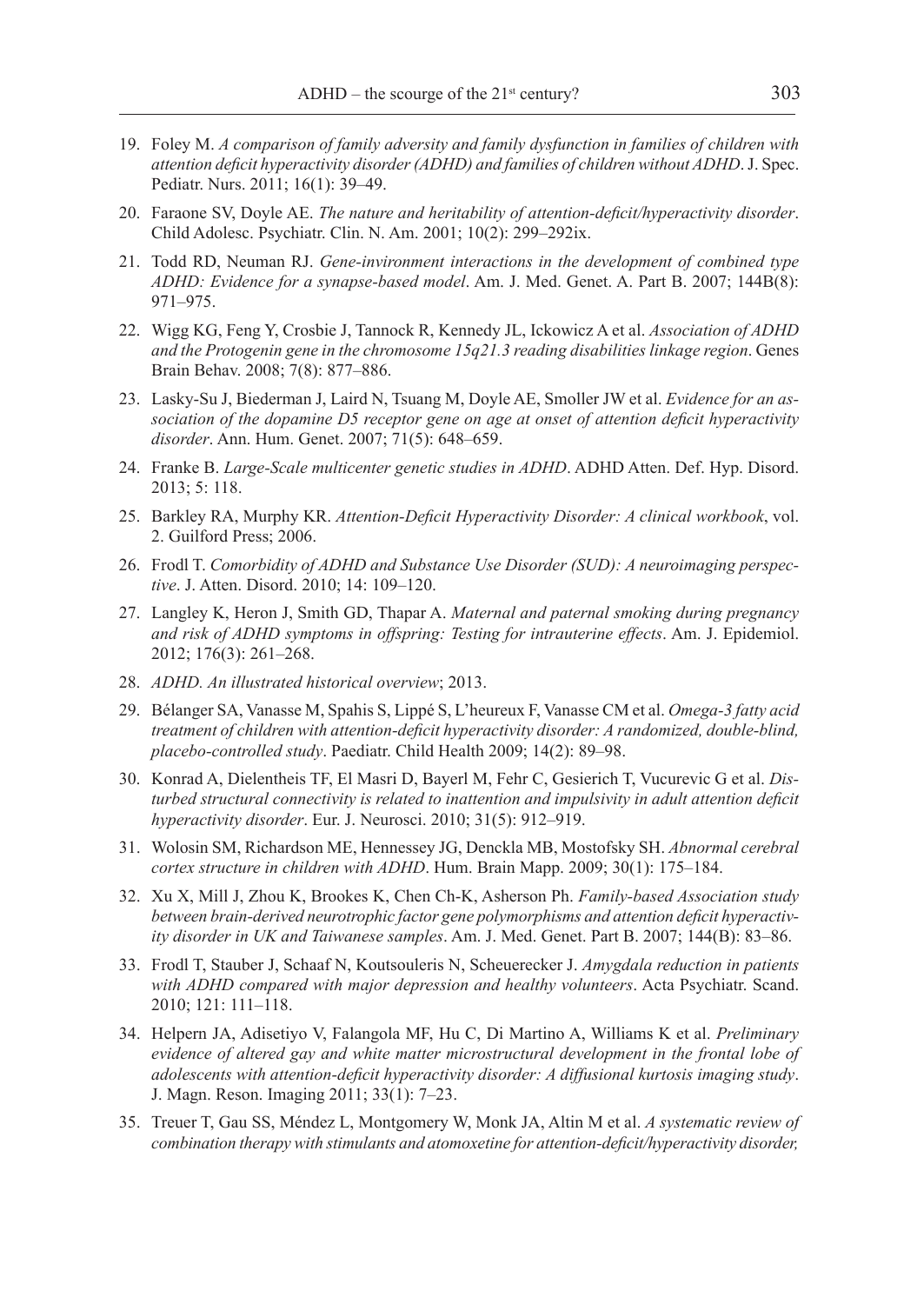*including patient characteristics, treatment strategies, effectiveness, and tolerability*. J. Child Adolesc. Psychopharmacol. 2013; 23(3): 179–193.

- 36. Comstock EJ. *The end of drugging children: toward the genealogy of the ADHD subject*. J. Hist. Behav. Sci. 2011; 47(1): 44–69.
- 37. Soh NW, Walter G, Baur GL, Collins C. *Nutrition, mood and behaviour: A review*. Acta Neuropsychiatrica 2009; 21(5): 214–227.
- 38. Sinn N. *Nutritional and dietary influences on attention deficit hyperactivity disorder*. Nutr. Rev. 2008; 66(10): 558–568.
- 39. Johnson RJ, Gold MS, Johnson DR, Ishimoto T, Lanaspa MA, Zahniser NR et al. *Attentiondeficit/hyperactivity disorder: Is it time to reappraise the role of sugar consumption?* Postgrad. Med. 2011; 123(5): 39–49.
- 40. Clayton EH, Hanstock TL, Gang ML, Hazell PL. *Long chain omega 3 polyunsaturated fatty acids in the treatment of psychiatric illnesses in children and adolescents*. Acta Neuropsychiatrica 2007; 19(2): 92–103.
- 41. San Mauro Martín I, Garicano Vilar E, Collado Yurrutia L, Ciudad Cabañas MJ. *Is gluten the great etiopathogenic agent of disease in the XXI century?* Nutr. Hosp. 2014; 30(6): 1203–1210. Doi: 10.3305/nh.2014.30.6.7866.
- 42. Blaszczyk U, Duda-Chodak A. *Magnesium: Its role in nutrition and carcinogenesis*. Rocz. Panstw. Zakl. Hig. 2013; 64(3): 165–171.
- 43. Konofal E, Lecendreux M, Arnulf I, Mouren MC. *Iron deficiency in children with attentiondeficit/hyperactivity disorder*. Arch. Pediatr. Adolesc. Med. 2004; 158: 1113–1135.
- 44. Perera FP, Chang HW, Tang D, Roen EL, Herbstman J, Margolis A et al. *Early-life exposure to polycyclic aromatic hydrocarbons and ADHD behavior problems*. PLoS ONE 2014; 9(11): e111670.
- 45. Quirós-Alcalá L, Mehta S, Eskenazi B. *Pyrethroid pesticide exposure and parental report of learning disability and attention deficit/hyperactivity disorder in U.S. children: NHANES 1999–2002*. Environ Health Perspect. 2014; 122(12): 1336–1342. Doi: 10.1289/ehp.1308031.
- 46. Institute of Medicine (US) Immunization Safety Review Committee; Editors: Stratton K, Gable A, Shetty P and McCormick M. *Immunization Safety Review: Measles-Mumps-Rubella Vaccine and Autism*. Washington (DC): National Academies Press (US); 2001. ISBN-10: 0-309-07636-6.
- 47. Bilimoria PM, Hensch TK, Bavelier D. *A mouse model for too much TV?* Trends Cogn. Sci. 2012; 16(11): 529–531. Doi: 10.1016/j.tics.2012.09.001.
- 48. Wrońska N, Garcia-Zapirain B, Mendez-Zorrilla A. *An iPad-Based Tool for Improving the Skills of Children with Attention Deficit Disorder*. Int. J. Environ. Res. Public Health 2015; 12(6): 6261–6280. Doi: 10.3390/ijerph120606261.
- 49. Chang HL, Chuang HY. *Adolescent hyperactivity and general psychopathology*. Psychiatry Clin Neurosci. 2000; 54:139-146.
- 50. *Diagnostic and statistical manual of mental disorders: Text revision*, 4th ed. Washington, DC: American Psychiatric Association; 2000.
- 51. Taylor E, Döpfner M, Sergeant J, Asherson P, Banaschewski T, Buitelaar J et al. *European clinical guidelines for hyperkinetic disorder – first upgrade*. Eur. Child. Adolesc. Psychiatry 2004; 13(Suppl. 1): I7–30.
- 52. The British Psychological Society and The Royal College of Psychiatrists *The NICE guideline on diagnosis and management of ADHD in children, young people and adults – National Clinical*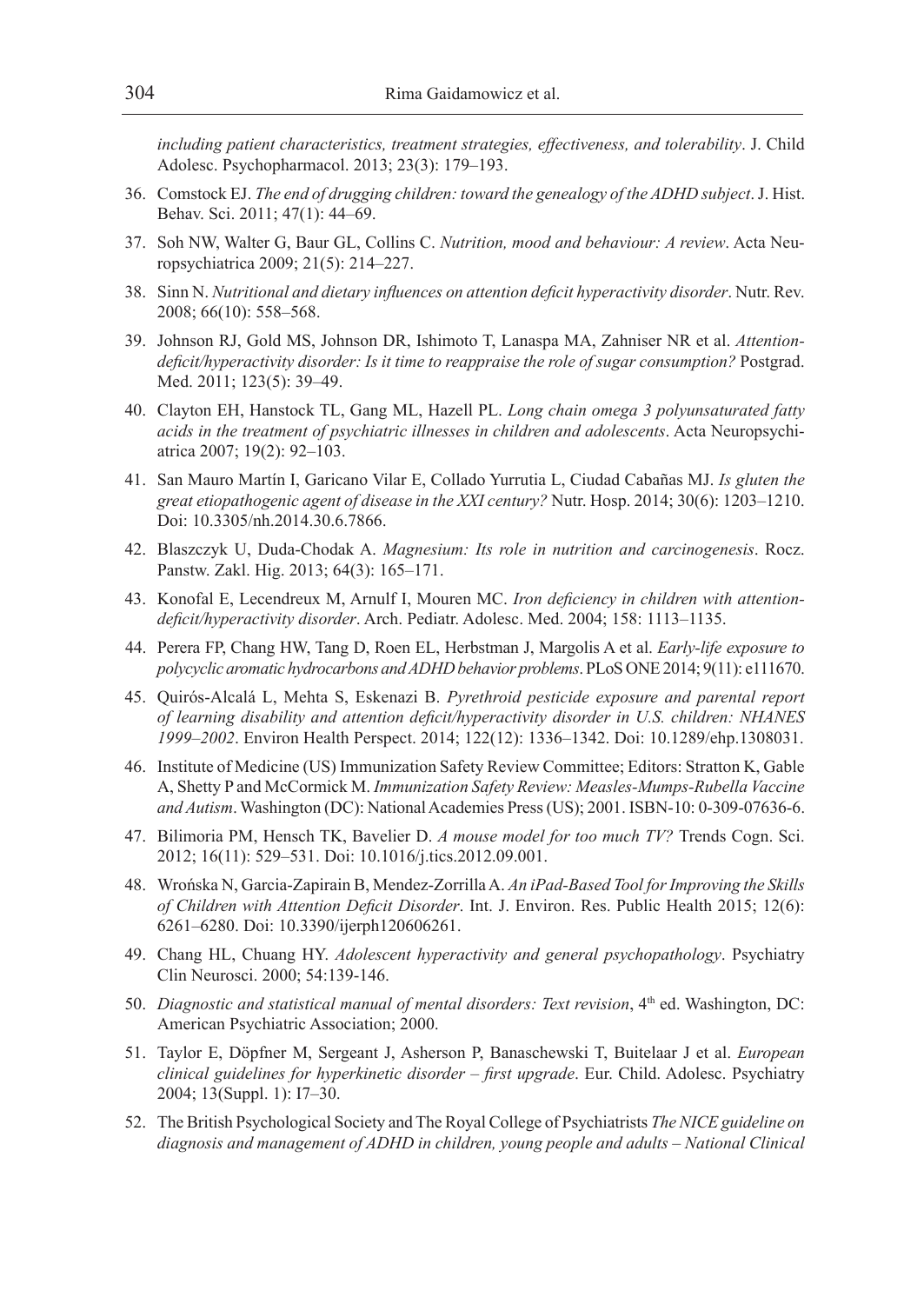*Practice Guideline Number 72.* National Collaborating Centre for Mental Health 2009. ISBN-: 978-1-85433-471-8

- 53. Nutt DJ, Fone K, Asherson P, Bramble D, Hill P, Matthews K et al. *Evidence-based guidelines for management of attention-deficit/hyperactivity disorder in adolescents in transition to adult services and in adults: Recommendations from the British Association for Psychopharmacology*. J. Psychopharmacol. 2007; 21(1): 10–41.
- 54. Banaschewski T, Coghill D, Santosh P, Zuddas A, Asherson P, Buitelaar J et al. *Long-acting medications for the hyperkinetic disorders. A systematic review and European treatment guideline*. Eur. Child. Adolesc. Psychiatry 2006; 15(8): 476–495.
- 55. Mueller AK, Fuermaier ABM, Koerts J, Tucha L. *Stigma in attention deficit hyperactivity disorder*. Atten. Defic. Hyperact. Disord. 2012; 4(3): 101–114.
- 56. Mikami AY, Chong GK, Saporito JM, Na JJ. *Implications of parental affiliate stigma in families of children with ADHD*. J. Clin. Child. Adolesc. Psychol. 2015; 44(4): 595–603.
- 57. Martin JK, Pescosolido BA, Olafsdottir S, McLeod JD. *The construction of fear: Americans' preferences for social distance from children and adolescents with mental health problems*. J. Health Soc. Behav. 2007; 48(1): 50–67.
- 58. Burch RJ. *Attention Deficit/Hyperactivity Disorder: A disorder of self-awareness*. In: Nair J. ed. *Self-awareness deficits in psychiatric patients: Neurobiology, assessment and treatment*. New York: W.W. Norton & Co; 2004. p. 229–254.
- 59. Michielsen M, Comijs HC, Semeijn EJ, Beekman AT, Deeg DJ, Sandra Kooij JJ. *The comorbidity of anxiety and depressive symptoms in older adults with attention-deficit/hyperactivity disorder: A longitudinal study*. J. Affect. Disord. 2013; 148(2–3): 220–227.
- 60. Kooij SJ, Bejerot S, Blackwell A, Caci H, Casas-Brugué M, Carpentier PJ et al. *European consensus statement on diagnosis and treatment of adult ADHD: The European Network Adult ADHD*. BMC Psychiatry 2010; 10: 67. Doi: 10.1186/1471-244X-10-67.
- 61. Wender P. *ADHD: Attention-Deficit Hyperactivity Disorder in children, adolescents, and adults*. Oxford University Press; 2001.
- 62. Polier GG, Herpertz-Dahlmann B, Matthias K, Konrad K, Vloet TD. *Associations between trait anxiety and psychopathological characteristics of children at high risk for severe antisocial development*. Atten. Defic. Hyperact. Disord. 2010; 2(4): 185–193.
- 63. Biederman J. *Impact of comorbidity in adults with attention-deficit/hyperactivity disorder*. J. Clin. Psychiatry 2004; 65(Suppl. 3): 3–7.
- 64. Tamam L, Tuğlu C, Karatas G, Ozcan S. *Adult attention-deficit hyperactivity disorder in patients with bipolar I disorder in remission: Preliminary study*. Psychiatry Clin. Neurosci. 2006; 60: 480–485.
- 65. Chao CY, Gau SS, Mao WC, Shyu JF, Chen YC, Yeh CB. *Relationship of attention-deficit hyperactivity disorder symptoms, depressive/anxiety symptoms, and life quality in young men*. Psychiatry Clin. Neurosci. 2008; 62(4): 421–426.
- 66. Murphy KR, Barkley RA, Bush T. *Young adults with attention deficit hyperactivity disorder: Subtype differences in comorbidity, educational, and clinical history*. J. Nerv. Ment. Dis. 2002; 190(3): 147–157.
- 67. Koositra L, Crawford S, Gibbard B, Ramage B, Kaplan BJ. *Differentiating attention deficits in children with fetal alcohol spectrum disorder or attention-deficit-hyperactivity disorder*. Dev. Med. Child. Neurol. 2010; 52(2): 205–211.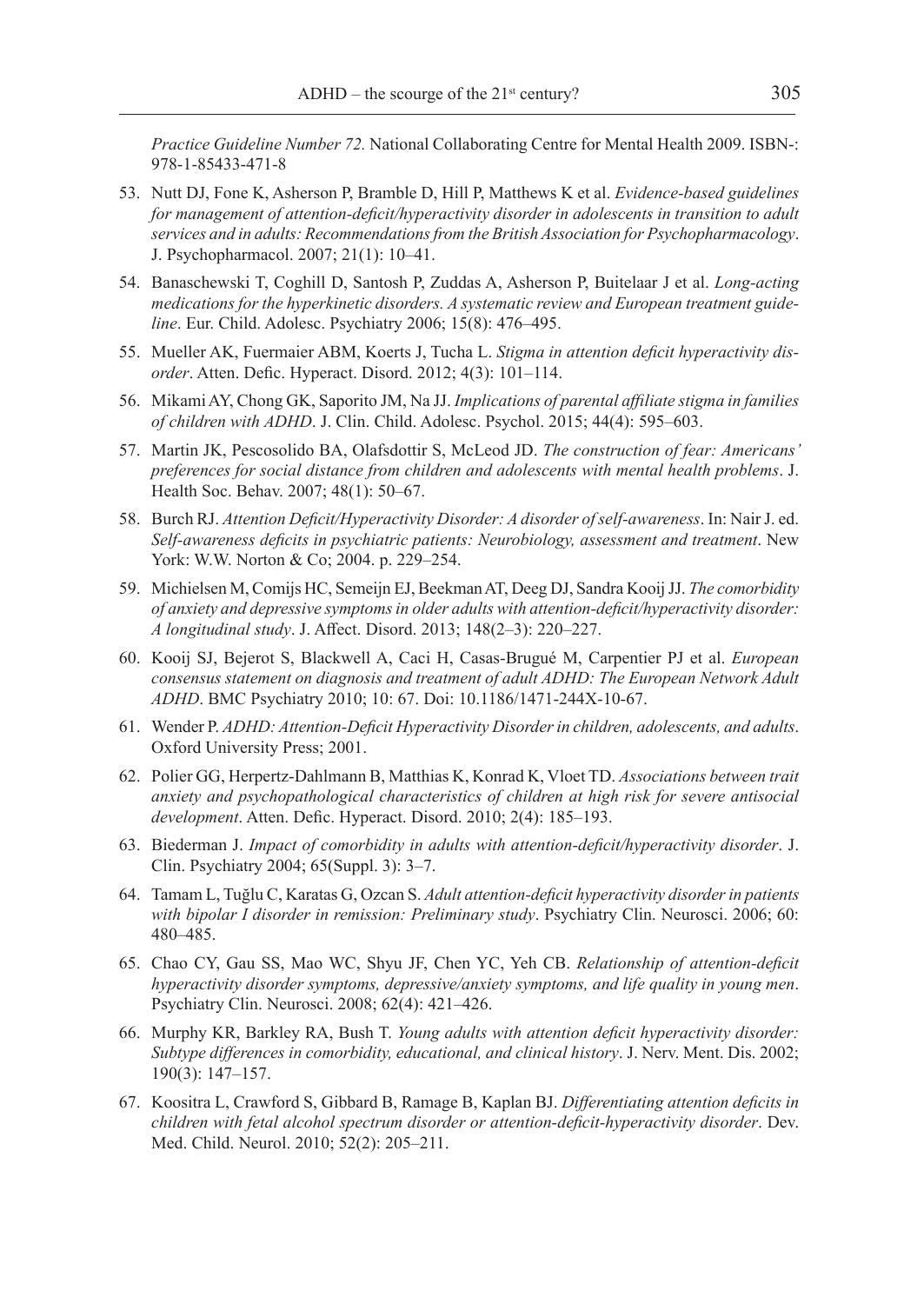- 68. Reinhardt MC, Reinhardt CA. *Attention deficit-hyperactivity disorder, comorbidities, and risk situations*. J. Pediatr. (Rio J.) 2013; 89(2): 124–130.
- 69. Lambert NM, Hartsough CS. *Prospective study of tobacco smoking and substance dependencies among samples of ADHD and non-ADHD participants*. J. Learn. Disabil. 1998; 31(6): 533–544.
- 70. Ohlmeier MD, Peters K, Kordon A, Seifert J, Wildt BT, Wiese B et al. *Nicotine and alcohol dependence in patients with comorbid attention-deficit/hyperactivity disorder (ADHD)*. Alcohol. Alcohol. 2007; 42(6): 539–543.
- 71. Davis C, Patte K, Levitan RD, Carter J, Kaplan AS, Zai C et al. *A psycho-genetic study of associations between the symptoms of binge eating disorder and those of attention deficit (hyperactivity) disorder*. J. Psychiatr. Res. 2009; 43(7): 687–696.
- 72. Golimstok A, Rojas JI, Romano M, Zurru MC, Doctorovich D, Cristiano E. *Previous adult attention-deficit and hyperactivity disorder symptoms and risk of dementia with Lewy bodies: A case-control study*. Eur. J. Neurol. 2011; 18(1): 78–84.
- 73. Prasad S, Arellano J, Steer C, Libretto SE. *Assessing the value of atomoxetine in treating children and adolescents with ADHD in the UK*. Int. J. Clin. Pract. 2009; 63(7): 1031–1040.
- 74. Barkley RA, Murphy KR, Dupaul GI, Bush T. *Driving in young adults with attention deficit hyperactivity disorder: Knowledge, performance, adverse outcomes, and the role of executive functioning*. J. Int. Neuropsychol. Soc. 2002; 8(5): 655–672.
- 75. Leibson CL, Katusic SK, Barbaresi WJ, Ransom J, O'Brien PC. *Use and costs of medical care for children and adolescents with and without attention-deficit/hyperactivity disorder*. JAMA. 2001; 285(1): 60–66.
- 76. Keltikangas-Järvinen L, Pulkki-Råback L, Puttonen S, Viikari J, Raitakari OT. *Childhood hyperactivity as a predictor of carotid artery intima media thickness over a period of 21 years: The cardiovascular risk in young Finns study*. Psychosomatic Medicine 2006; 68: 509–516.
- 77. Strohl MP. *Bradley's Benzedrine Studies on Children with Behavioral Disorders*. Yale J. Biol. Med. 2011; 84(1): 27–33.
- 78. Gerlach M, Grünblatt E, Lange KW. *Is the treatment with psychostimulants in children and adolescents with attention deficit hyperactivity disorder harmful for the dopaminergic system?*  Atten. Defic. Hyperact. Disord. 2013; 5(2): 71–81.
- 79. Gould MS, Walsh BT, Munfakh JL, Kleinman M, Duan N, Olfson M et al. *Sudden death and use of stimulant medications in youths*. Am. J. Psychiatry 2009; 166(9): 992–1001.
- 80. Greenhill L. *Review of Pharmacotherapy of Child and Adolescent Psychiatric Disorders, 3rd ed., by David R. Rosenberg and Samuel Gershon.* J. Child. Adolesc. Psychopharmacol. 2014; 24(10): 600–601.
- 81. Zoëga H, Furu K, Halldórsson M, Thomsen PH, Sourander A, Martikainen JE. *Use of ADHD drugs in the Nordic countries: A population-based comparison study*. Acta Psychiatr. Scand. 2011; 123(5): 360–367.
- 82. Parker C. *Pharmacological treatments of ADHD*. Progress Neurol. Psychiatr. 2009; 13(4): 17–26.
- 83. Groenman AP, Oosterlaan J, Rommelse N, Franke B, Roeyers H, Oades RD et al. *Substance use disorders in adolescents with attention deficit hyperactivity disorder: A 4-year follow-up study*. Addiction. 2013; 108(8): 1503–1511. Doi: 10.1111/add.12188.
- 84. Ceraudo G, Vannucchi G, Perugi G, Dell'Osso L. *Adult ADHD: Clinical aspects and therapeutic implications*. Riv. Psichiatr. 2012; 47(6): 451–464.